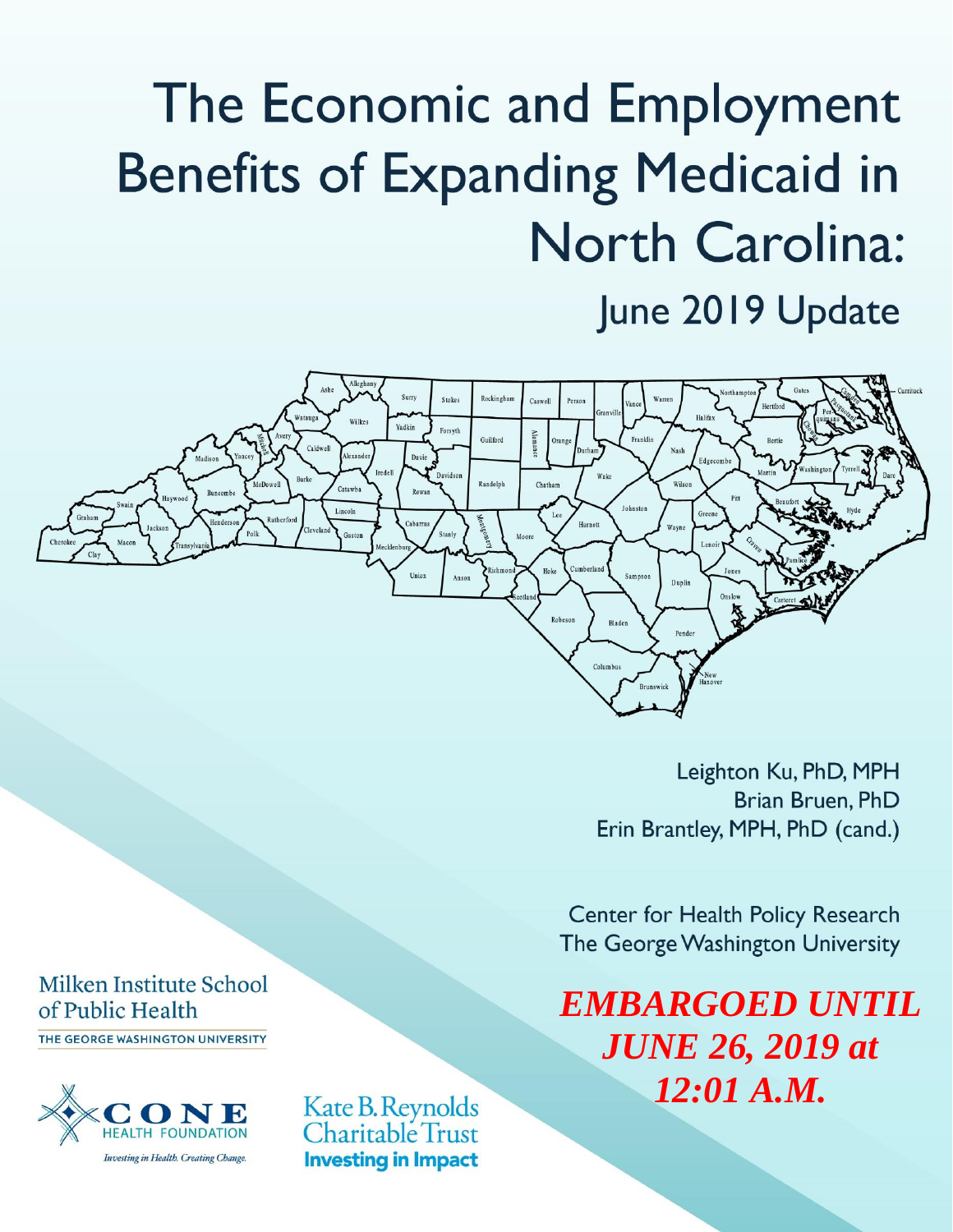## *About Cone Health Foundation*

*[Cone Health Foundation's](http://www.conehealthfoundation.com/) mission is to measurably improve the health of the people in the greater Greensboro area. Founded in 1997, the Foundation has long been focused on increasing access to care and is Greensboro's only health-specific philanthropic organization. Since its inception, Cone Health Foundation has awarded more than \$91 million to community nonprofit partners. Most of these grants fall into the Foundation's four focus areas: Access to Health Care, Adolescent Pregnancy Prevention, HIV and Substance Use and Mental Health Disorders.*

## *About the Kate B. Reynolds Charitable Trust*

*The Kate B. Reynolds Charitable Trust works to improve the health and quality of life of financially disadvantaged residents in Forsyth County and around the state, as Mrs. Reynolds stated when she established the Trust in 1947. We support thriving North Carolina communities and thriving residents by working toward equitable access to care and equitable health outcomes. We invest in promising programs, efforts that foster systems change, and innovative ideas to help residents and communities succeed. Wells Fargo Bank, N.A. serves as sole trustee. Learn more at [www.kbr.org.](http://www.kbr.org/)*

#### *About the Authors*

*Leighton Ku, PhD, MPH, is the Director of the Center for Health Policy Research and Professor of Health Policy and Management in the Milken School of Public Health, The George Washington University. He is a nationally known expert who has conducted health policy research about Medicaid, health reform and economic aspects of health policies for more than 25 years. He previously was on the staff of the Urban Institute and the Center on Budget and Policy Priorities. He is on the Executive Board of the District of Columbia's Health Benefits Exchange Authority.*

*Brian Bruen, PhD, is a Lead Research Scientist and Lecturer in the Department of Health Policy and Management at The George Washington University. He has conducted research and analyses about health policy and Medicaid for more than 20 years, including research about the economic effects of health policies. He previously worked at Avalere Health, the National Association of Chain Drug Stores and the Urban Institute. He recently received his PhD in public policy and administration at The George Washington University and will soon join the staff of RTI International.*

*Erin Brantley, MPH, PhD (cand.) is a Senior Research Associate and doctoral candidate at The George Washington University. She has conducted several studies about health policy, including recent research about work requirements.*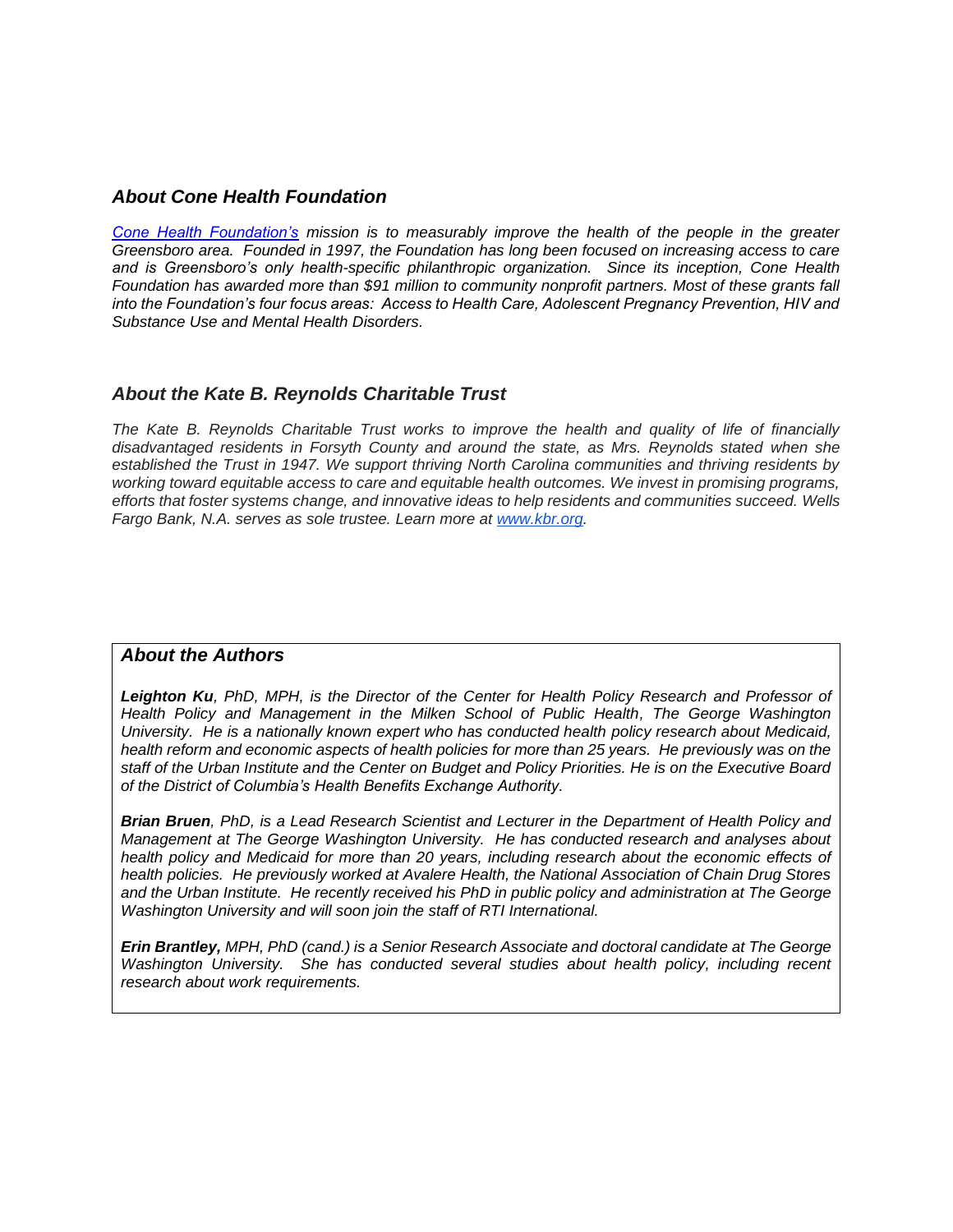## **The Economic and Employment Benefits of Expanding Medicaid in North Carolina: A 2019 Update**

# **Executive Summary**

Governor Roy Cooper has proposed expanding eligibility in North Carolina's Medicaid health insurance program. North Carolina currently covers parents with incomes up to 42 percent of the poverty line and generally does not cover adults without dependent children. The expansion would lift income criteria to 138 percent of the poverty line for adults 19 to 64 (\$29,400 for a family of three). North Carolina is one of 14 states that has not expanded Medicaid; only eight states in the U.S. have more austere income guidelines.

This brief is an update of a December 2014 report about the potential economic and employment consequences of expanding Medicaid in North Carolina. The earlier report examined the consequences of not expanding Medicaid in 2014 and then estimated what would happen if the Tar Heel state expanded it in 2016. This report addresses the consequences of the Governor's proposal to expand Medicaid beginning November 2019. It offers a nonpartisan analysis of potential changes in economic growth at the state level and in each of North Carolina's 100 counties.

Briefly, the analysis indicates that if Medicaid is expanded:

- In Calendar Year 2020, about 464,000 more people will gain Medicaid coverage. This will rise to about 634,000 people in 2022, then stabilize.
- New federal funding flowing into North Carolina will rise by \$2.8 billion in 2019 and gradually climb to \$4.7 billion by 2022 because the federal government would pay 90 percent of Medicaid costs for newly eligible adults. From 2020 to 2022, North Carolina will gain \$11.7 billion more in federal funding.
- The injection of billions of dollars into North Carolina's economy will spur business activity, which will in turn create more jobs. We estimate that 24,400 additional jobs would be created in 2020, climbing to 37,200 more jobs in 2022, compared to levels if Medicaid is not expanded.
- The Gross State Product (a measure of economic activity in North Carolina) would be increased by \$1.9 billion in 2020 and \$2.9 billion in 2022.
- The increased economic activity and employment would trigger increases in state and county tax revenues, totaling \$500 million in state revenue from 2020 to 2022 and \$100 million in county revenue over the three-year period. The additional revenues can help the state and the counties address other budgetary needs.

Since more low-income people will get health insurance coverage, increasing health care access across the state, the benefits will be broadly dispersed. This analysis estimates economic gains in all 100 counties. Almost half the job gains – 17,900 jobs by 2022 -- will occur in six large counties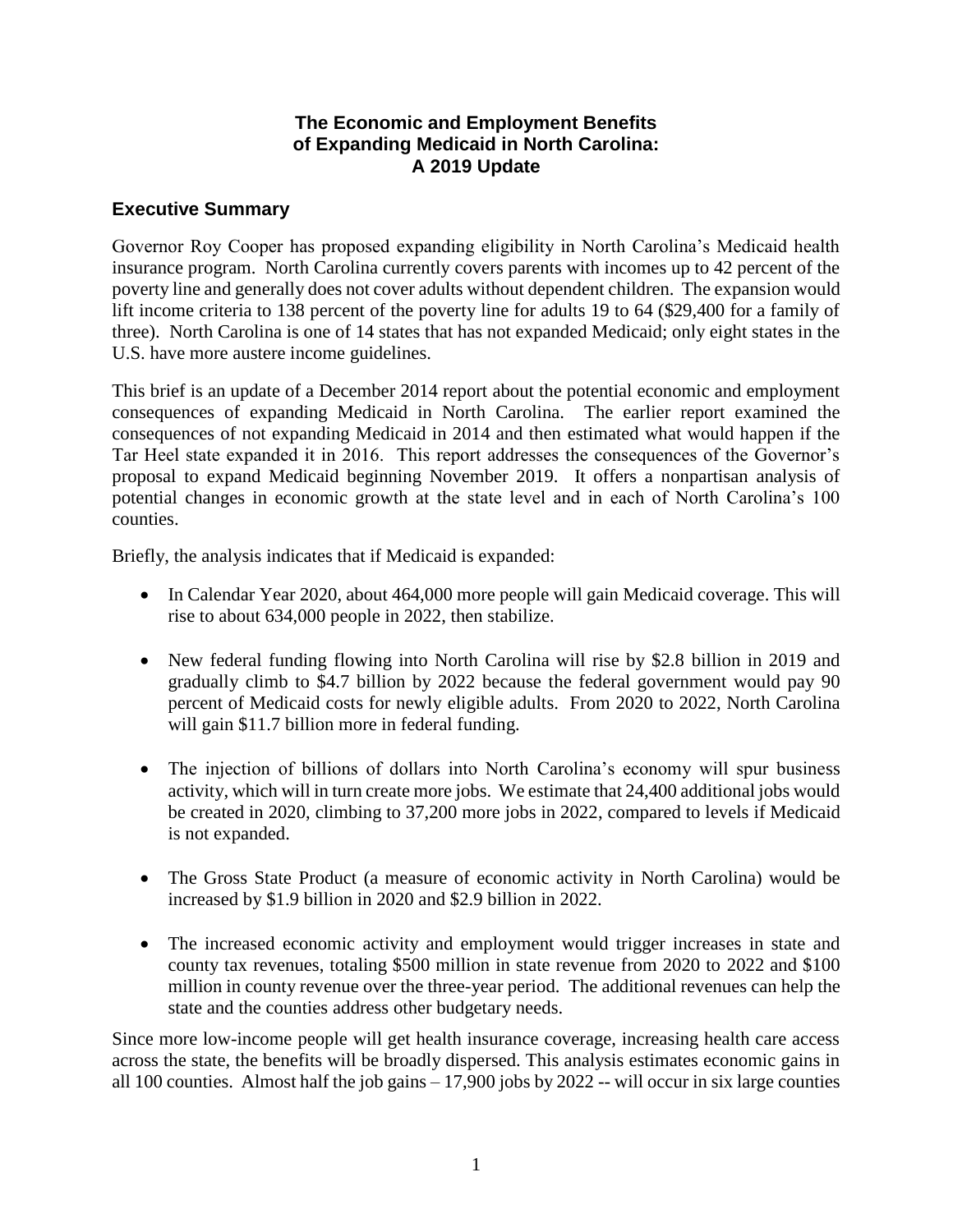(Buncombe, Durham, Forsyth, Guilford, Mecklenburg and Wake Counties), while the other 19,200 new jobs will be distributed across the rest of the state, including rural areas.

Slightly more than half of the job growth (20,600 jobs) would be in the health care field, hardly surprising since Medicaid is a health insurance program. But the other 16,600 jobs created would be in other fields such as construction, retail sales, professional and management services, etc. Although Medicaid funds would first flow to health care providers, they would then ripple out into other parts of the economy as staff employed in health and other fields purchase food, pay their rent and mortgages, and make other consumer purchases. The economic growth would increase North Carolina's tax base and ultimately increase both state and county tax revenues.

The current employment estimates are similar to but a little lower than we projected in 2014. The main reason is that the current proposal would not be effective until late 2019, as compared to the 2016 start assumed before. In addition, projected Medicaid expenditures are somewhat lower than estimated before.

These estimates are projections, based on a sophisticated, dynamic economic model produced by Regional Economic Models, Inc. As with any projection, there is uncertainty and other factors may affect the outcomes. The economic methods employed are well-respected and widely used to estimate effects of changing state and local policies for local economies.

An alternative to the Governor's proposal has been introduced in the House of Representatives, House Bill 655. It also presents a health insurance option for adults with incomes up to 138 percent of the poverty line but adds requirements that low-income beneficiaries pay monthly premiums and comply with work requirements. We are not aware of detailed analyses of that bill and cannot conduct a comparable analysis. This bill would also increase Medicaid participation and federal funding flowing into the state, compared to current law. However, when compared to the expansion proposed by the Governor, the premiums and work requirements would depress participation. Enrolling fewer North Carolinians would yield lower federal revenue and reduced economic and employment gains.

Medicaid expansion could be an important engine for economic growth and job creation across the breadth of North Carolina. More fundamentally, expanding Medicaid coverage will empower 634,000 low-income North Carolinians get Medicaid coverage by 2022 which will help assure they can get affordable care when they are sick and preventive and primary care to help them stay healthy.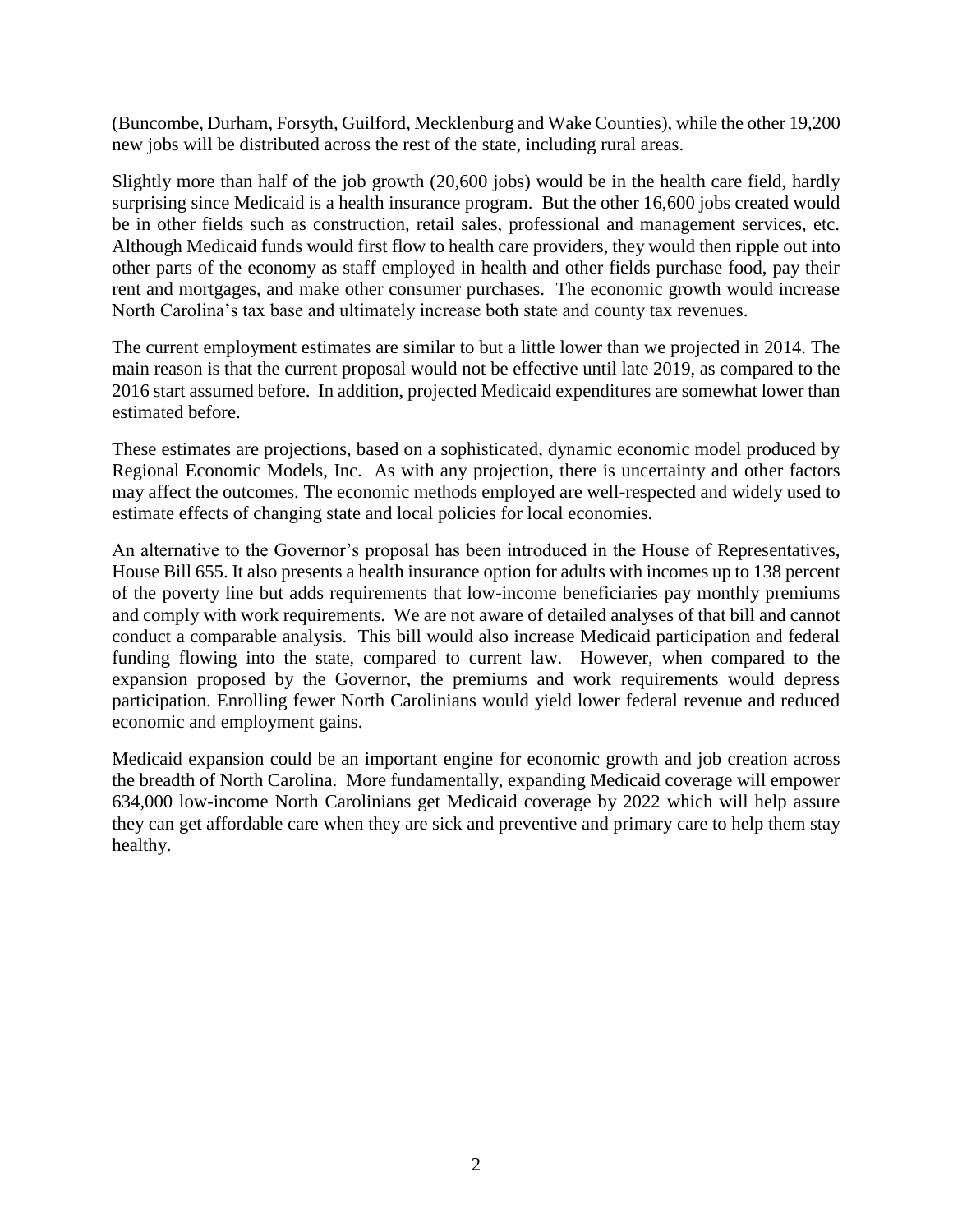## **Introduction**

As of May 2019, North Carolina was one of 14 states that has not expanded its Medicaid program, an option under the Patient Protection and Affordable Care Act (ACA). <sup>1</sup> Thirty-four states (including the District of Columbia) have implemented expansions, while Idaho, Nebraska and Utah voters passed referenda to expand Medicaid and are pending implementation. Governor Roy Cooper has proposed expanding North Carolina's Medicaid eligibility, effective November 2019. This issue is currently before the legislature.

Most states in the nation now offer Medicaid to low-income adults with incomes up to 138 percent of the federal poverty level (\$29,400 for a family of three). In North Carolina, parents are not eligible if their incomes exceed 42 percent of poverty and most adults without dependent children are ineligible for Medicaid.

As a result, North Carolinians are about twice as likely to be uninsured as their neighbors in Kentucky or West Virginia, which expanded Medicaid (see Figure 1). The most recent Census data indicates that almost a million (994,000) North Carolina adults 19 to 64 lacked health insurance coverage in 2017, roughly one-sixth (16%) of the state's adult population, far higher than the 7% of adults uninsured in Kentucky or 9% in West Virginia. The differences were primarily driven by the Medicaid expansions (see Figure 2).

The ACA requires the federal government to cover most (or all) of the cost of expanding Medicaid eligibility. From 2014 to 2016 the federal government financed 100 percent of the costs of Medicaid





**Fig 2. Changes in Percent of Adults 19-64 with Medicaid Coverage**

eligibility expansions. The federal share declined after the initial period, reaching 93 percent in 2019. In 2020 and thereafter, the federal government will pay 90 percent of the cost. As a result, expansion will bring a substantial inflow of additional federal funding to the state, triggering economic and employment growth, particularly in the health care sector.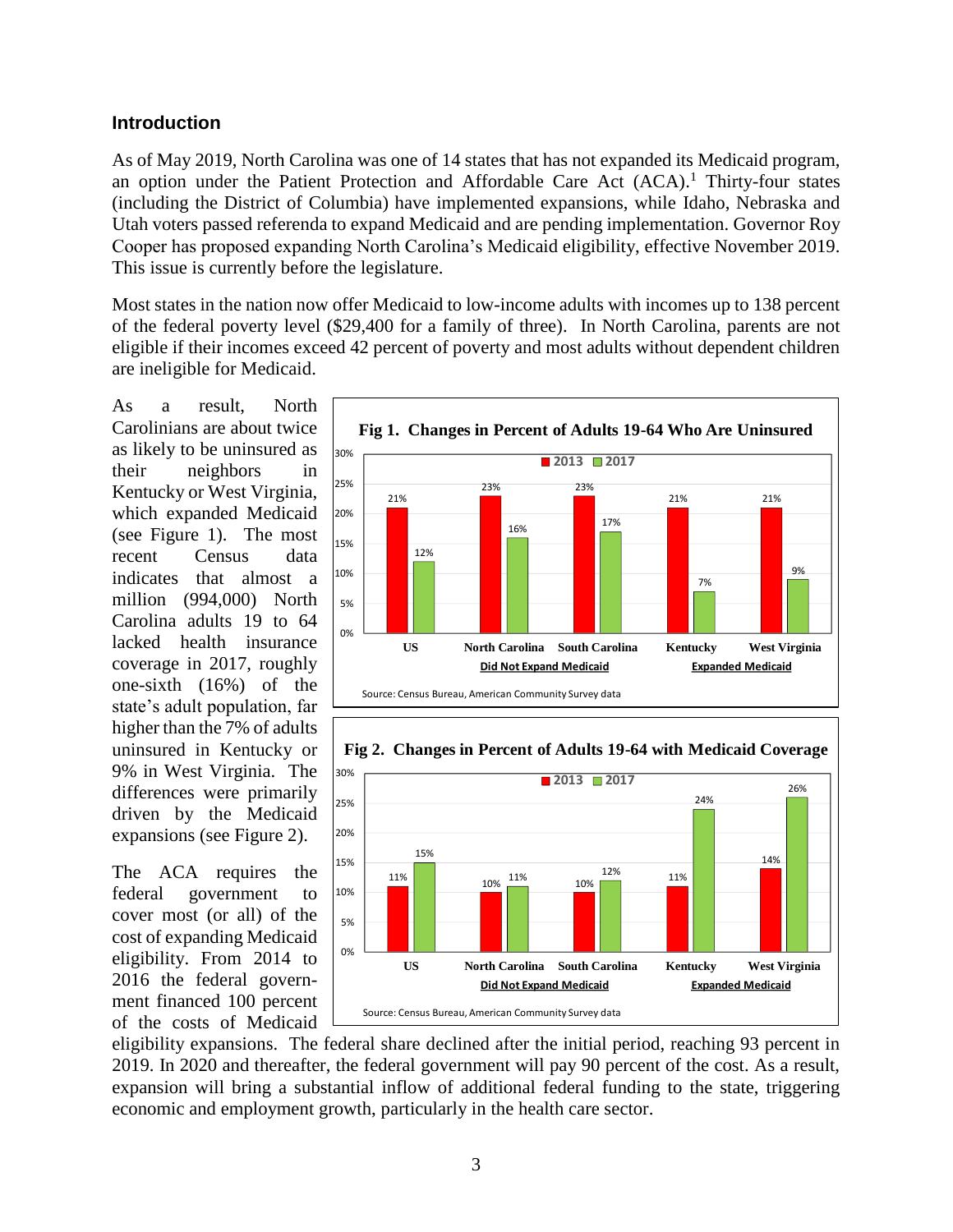An earlier report<sup>2</sup>, issued in December 2014, indicated that by failing to adopt a Medicaid expansion, North Carolina lost access to billions of federal dollars, and did not gain the economic growth opportunities experienced by most states. The analysis estimated that if North Carolina expanded Medicaid in 2016, the number of jobs could increase by 43,000 by 2020. And while much of the job growth would occur in the health care sector, growth would occur in other areas too, due to the "economic multiplier" effect.

This brief updates the 2014 report, based on more recent information such as changes in estimates of Medicaid costs. This update focuses on the effects of Medicaid expansion and does not address other important changes under discussion in the state, including the transformation of the state Medicaid's system of delivering health care from fee-for-service to managed care and an expansion of services to address the opioid crisis. A bill proposed in the legislature (House Bill 655) would also expand Medicaid but would require that newly eligible adults pay monthly premiums and comply with new work requirements, unless they have a dependent child or are exempt (e.g., medically frail or pregnant).

Key differences between this update and the 2014 report are:

- The earlier report examined effects if Medicaid expansion began in 2016. Based on the current proposal, this analysis assumes Medicaid expansion begins November 2019 and takes two years for enrollment to ramp up.
- As a result, federal revenue increases are lower than estimated before due to the later start date. Our earlier report projected that federal revenue would rise from \$5.05 billion in 2020 to \$5.78 billion in 2022, while we now estimate additional federal revenue of \$2.85 billion in 2020, rising to \$4.69 billion in 2022. The change in projections appears to be because Medicaid costs grew more slowly in North Carolina than anticipated earlier.
- Since the economic benefits of Medicaid expansion are related to the contribution of new federal funding into North Carolina's economy, the projected economic effects are somewhat lower, particularly in the initial years. While the 2014 report estimated that Medicaid expansion could lead to 43,000 additional jobs by 2020, this update estimates employment growth of 24,400 jobs in calendar year 2020. By 2022, 37,200 more jobs would exist across the state than would exist if Medicaid does not expand.

## **Research About Benefits of Medicaid Expansion**

A March 2018 review by the Kaiser Family Foundation identified over 200 studies about the effects of Medicaid expansions across a variety of areas.<sup>3</sup> The review found that Medicaid expansions (a) increased insurance coverage and reduced the number of uninsured, benefiting both rural and urban residents and those who are African-American, white and Latino, (b) strengthened access to health care services, (c) increased low-income families' financial security, (d) improved a variety of health outcomes, (e) reduced uncompensated care costs and stabilized safety net health care providers and (f) have done so with without creating major cost increases for states.

A more focused review on health benefits, published in the *New England Journal of Medicine,* found consistent evidence that expanding health insurance coverage, especially Medicaid, improves access to and utilization of appropriate health care, such as cancer screening, improves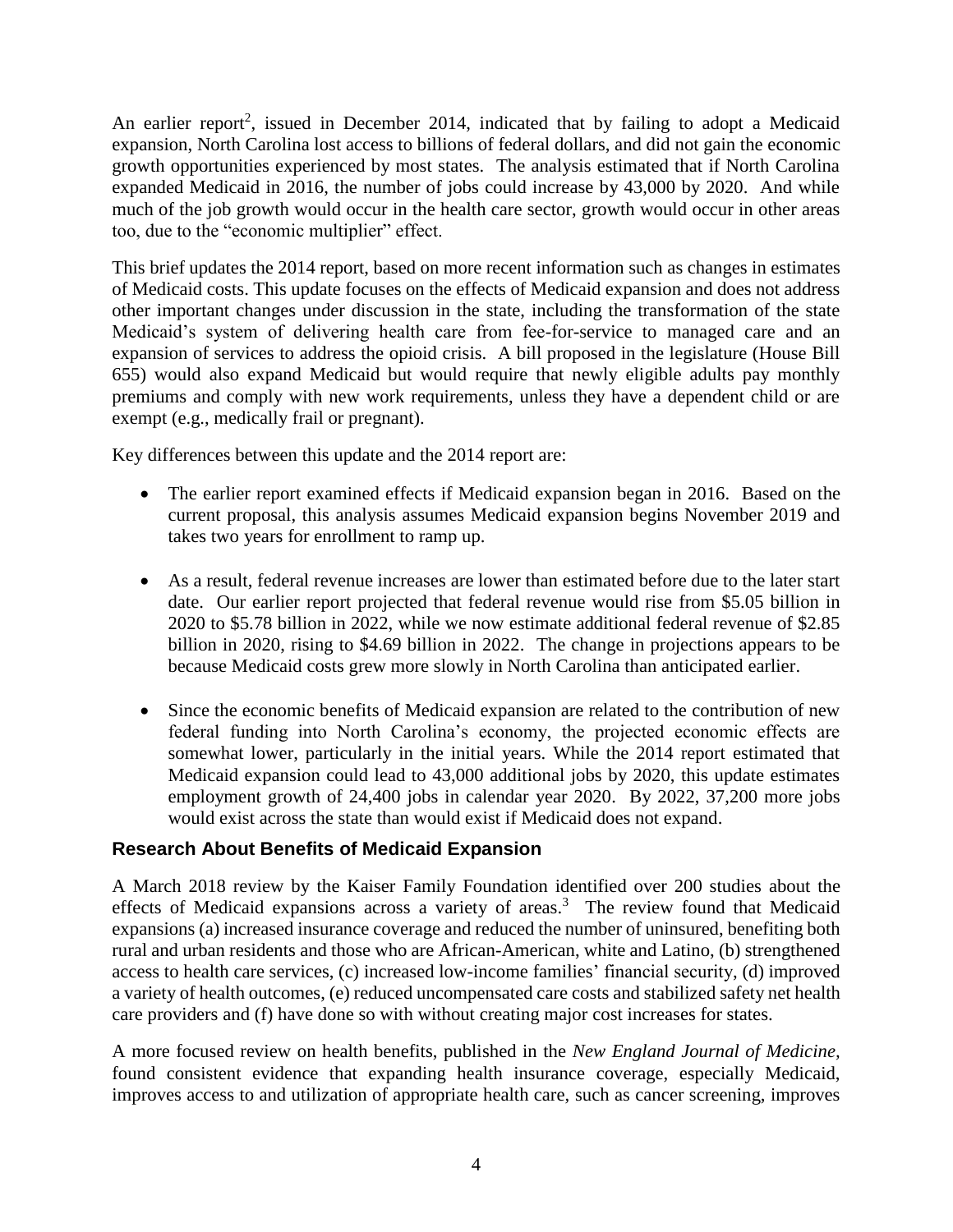assessments of health, eases depression, increases financial security and appears to lower mortality.<sup>4</sup>

Some additional impacts of expansion that may be important in North Carolina:

- Medicaid expansions lower hospitals' uncompensated care burdens, improves their balance sheets and reduces the risk that rural hospital close.<sup>5</sup> This may be particularly relevant to North Carolina, where six rural hospitals (Washington County Hospital, Our Community Hospital (Halifax County), Davie Medical Center-Mocksville, Yadkin Valley Community Hospital, Vidant Pungo Hospital, and Blowing Rock Hospital) closed between 2014 and May 2019 (Note: The reopening of Washington County Hospital was announced in late April.).<sup>6</sup> Of the 76 rural hospitals that closed across the nation in that period, 83% were in states that did not expand Medicaid, while only 17% were in the more numerous states that expanded Medicaid, according to data from the Sheps Center at the University of North Carolina.<sup>7</sup> Other North Carolina rural hospitals could be at risk if Medicaid is not expanded.<sup>8</sup> Randolph Health has reported being in severe distress.<sup>9</sup>
- Medicaid expansions have also benefited other safety net facilities that provide care to lowincome and uninsured patients, including community health centers.<sup>10</sup>
- Expansions of Medicaid eligibility help get more people into treatment for opioid use disorder and have not fueled greater addiction. States that expanded Medicaid have been able to increase access to buprenorphine and related medications used to help treat opioid addiction, compared to states that did not expand Medicaid.<sup>11</sup> Both expansion and nonexpansion states have reduced prescriptions of opioid pain relief medications in recent years at roughly equal rates to curb future addiction. Medicaid expansions also help finance hospital care for treatment of opioid use disorder; they reduced uncompensated care costs and gained Medicaid revenue to support treatment services.<sup>12</sup>
- Contrary to some criticisms, Medicaid expansions have not created serious budget problems for states; in fact they sometimes helped state budgets.<sup>13</sup> <sup>14</sup> This is in part because state spending on uncompensated care and mental health services can decline if more health care use is covered under Medicaid. <sup>15</sup> <sup>16</sup> Prof. Mark Hall of Wake Forest University explained that "claims that the costs of Medicaid expansion have far exceeded expectations are overstated, misleading and substantially inaccurate, based on a review of the credible evidence from either academic or government sources."<sup>17</sup>
- Medicaid programs have been particularly effective in holding down increases in health care costs. A recent analysis compared growth in per person insurance costs from 2006 to 2017. The annual growth in Medicaid costs per person averaged 1.6% per year, lower than increases in Medicare costs, which averaged 2.4%. Growth in both Medicaid and Medicare were below average cost increases in private insurance costs  $(4.4\%$  per year).<sup>18</sup>
- The financial performance above is consistent with research that it is less expensive to insure low-income adults through Medicaid than through private insurance.<sup>19</sup>  $20$  In addition, Medicaid beneficiaries – who are quite poor – have lower out-of-pocket cost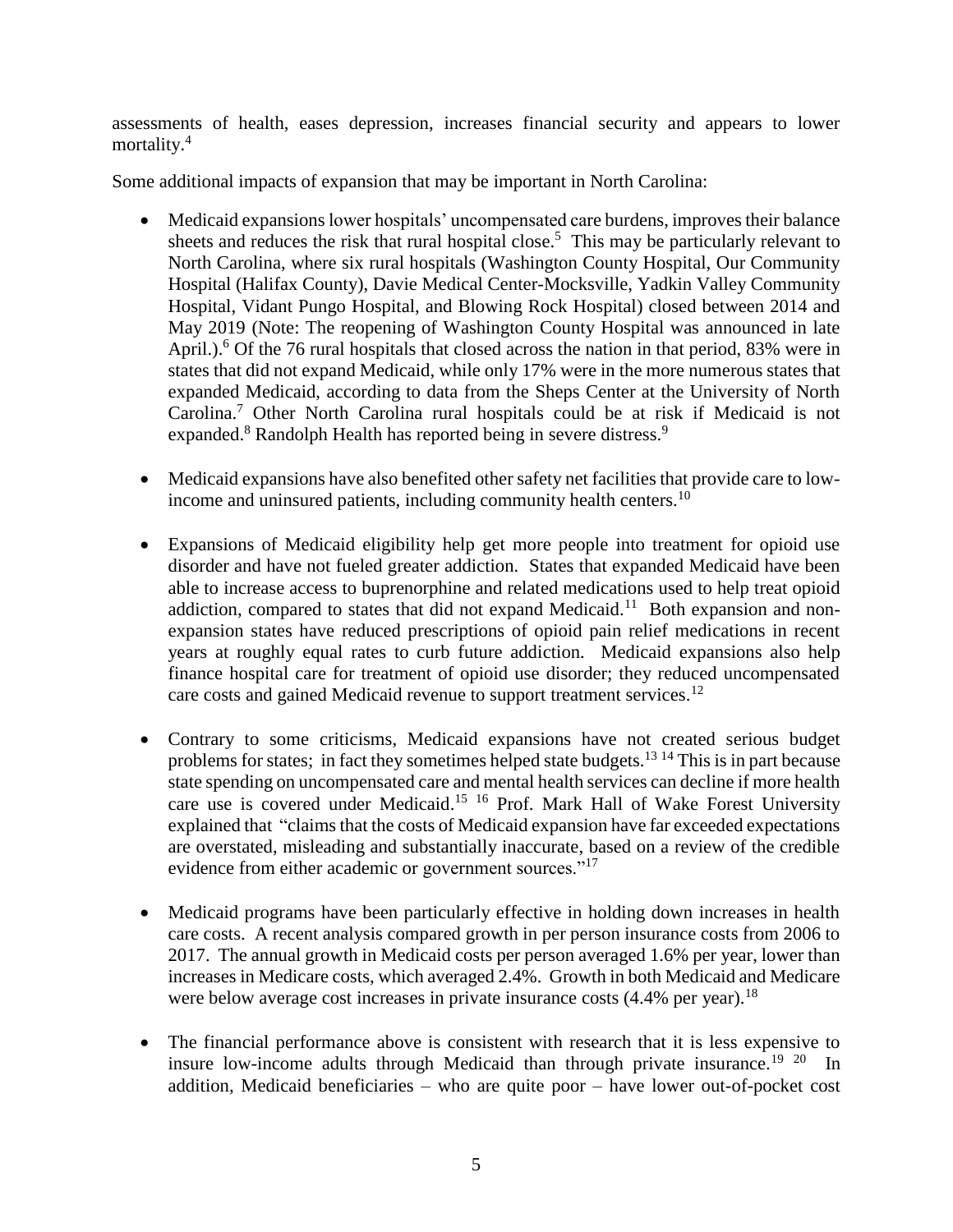burdens than similarly low-income people with private insurance, improving their ability to get necessary preventive and primary care, as well as medications.

• Some critics have inaccurately claimed that Medicaid expansions prevent states from meeting the needs of elderly or residents with disabilities who are on waiting lists to receive home or community-based care service. In fact, analyses have shown that between 2013 and 2017, waiting lists were much likely to grow in states that did not expand Medicaid (69%) than in expansion states  $(41\%)$ .<sup>21</sup> Expanding Medicaid and providing more home and community-based care need not be mutually exclusive choices. Both choices would earn additional federal matching funds as well as help meet residents' health needs. However, Medicaid expansion earns a 90% matching rate while increasing support for home and community-based care setting would earn the regular 67% federal match.

# **North Carolina's Medicaid Program and Proposed Expansion**

North Carolina currently provides Medicaid coverage to parents with family incomes up to 42 percent of the federal poverty line, but does not cover most non-elderly, non-disabled adults without dependent children, regardless of their incomes.<sup>22</sup> (Some childless adults may be eligible for Medicaid if they are disabled or pregnant.) Only eight states (Alabama, Florida, Georgia, Idaho, Kansas, Mississippi, Missouri and Texas) have lower income eligibility guidelines. In the past year, Virginia and Maine expanded Medicaid and voter-approved referenda to expand Medicaid in Idaho, Nebraska and Utah are pending implementation.

North Carolina's "regular" federal Medicaid match rate is 67.16% for federal fiscal year 2019, falling slightly to 67.03% in 2020. That is, the state generally pays about 33% of the total cost of Medicaid services. If North Carolina had expanded Medicaid in the 2014 to 2016 period, the federal government would have covered the full cost of the Medicaid expansion. Even now, the government will provide an enhanced match rate of 93% for eligibility expansion costs in 2019 and 90% in 2020 and later years.

If Medicaid expands, it is likely some additional Medicaid enrollees who are already eligible (i.e., parents with incomes at or below 42% of poverty) will enroll, but the number should be modest. This effect, sometimes called the "woodwork" effect, occurs because already eligible people come "out of the woodwork" and enroll after publicity about expansions. In North Carolina, most of the woodwork effect of the ACA already occurred, due to the publicity about ACA implementation and the development of the HealthCare.gov website, which referred income-eligible people to the Medicaid program. Between SFY 2012-13 and 2015-16, North Carolina's Medicaid enrollment grew by  $227,000$ <sup>23</sup> (Since then, there has been growth in Medicaid due to an increase in the number of women and men getting a very limited family planning benefit; the number of other Medicaid enrollees declined slightly through SFY 2017-18.) Thus, it is expected that a modest number of already eligible people would join Medicaid if expansions occur later this year, further reducing the number of uninsured. These individuals are eligible for the regular 67% match.

A recent report by the Urban Institute, a nonpartisan think tank, estimated that Medicaid expansion in North Carolina could increase the number of Medicaid enrollees in North Carolina by 626,000 and reduce the number of uninsured by  $365,000$ .<sup>24</sup> Some of those who will gain Medicaid currently have other forms of insurance, primarily subsidized insurance from the ACA's health insurance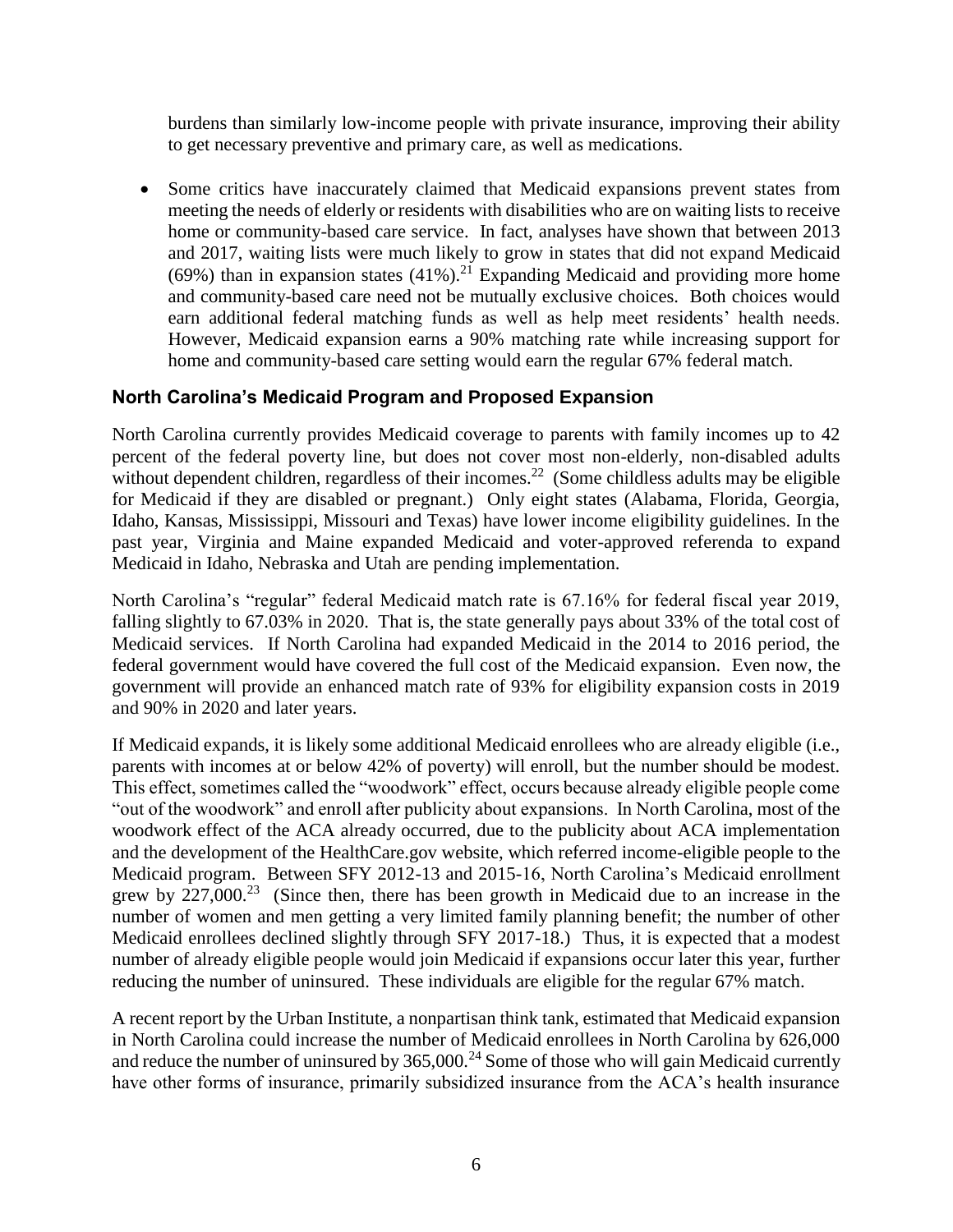marketplace. There are budgetary advantages to such a shift; supporting Medicaid may be less costly than subsidizing marketplace beneficiaries.<sup>25</sup>

North Carolina Governor Roy Cooper has proposed to expand Medicaid eligibility from 42 percent of the poverty line for parents and zero percent for other low-income adults to 138 percent for both groups. The state estimated the following budget impacts of his proposal to expand Medicaid beginning November 2019:<sup>26</sup>

- In Governor Cooper's budget proposal, the SFY 2019-20 costs of care for the expansion group are projected to require a total of \$2.13 billion, of which \$1.91 billion will be covered by federal matching funds and \$216 million will be covered by non-federal funds (primarily hospital assessments). The budget proposes to fund the remaining need of \$3.3 million with a tax on managed care capitation payments made on behalf of the expansion population. In addition, the state will need \$63 million to meet the additional costs of existing eligible people and will gain \$46 million in federal matching funds and \$2 million in non-federal funds (hospital assessments).
- The budget anticipates that costs will ramp up in SFY 2020-21 as the expansion takes hold: the costs of the expansion group will increase to \$4.17 billion, of which federal matching revenue will cover \$3.74 billion and non-federal revenue will cover \$356 million. The budget anticipates the tax on managed care capitation payments for the expansion population will generate the remaining balance of \$75 million. The projected costs of serving additional people who are already eligible is estimated at \$126 million and North Carolina will receive \$92 million from federal and non-federal sources.
- The costs ought to rise a little more in SFY 2021-22, after which the enrollment and cost increases are expected to plateau. Based on the experience of other states, it should take about two years to reach a steady state.

Some of the costs of Medicaid expansion are expected to be offset by savings of about \$31 million in SFY 2019-20 and \$69 million in SFY 2020-21 for other care, mental health services, corrections, the state health plan and state operated health facilities. $27$ 

These projections are consistent with Urban Institute analyses, based on its Health Reform Policy Simulation Model, which estimated that expanding Medicaid in North Carolina would increase federal funding by \$4.012 billion if it was fully implemented in 2019.<sup>28</sup> This includes not only the additional costs of Medicaid, but accounts for the fact that some North Carolinians who currently receive premium tax credits under the ACA health insurance marketplaces (Obamacare) would transfer to Medicaid, reducing federal spending on marketplace coverage.

Other important changes in North Carolina's Medicaid program are afoot as well, particularly a major transformation from providing care under a fee-for-service delivery system to a managed care program. This report focuses exclusively on the effects of a Medicaid expansion, although we note that it is possible to simultaneously expand Medicaid to implement other major delivery system changes, as other states have done.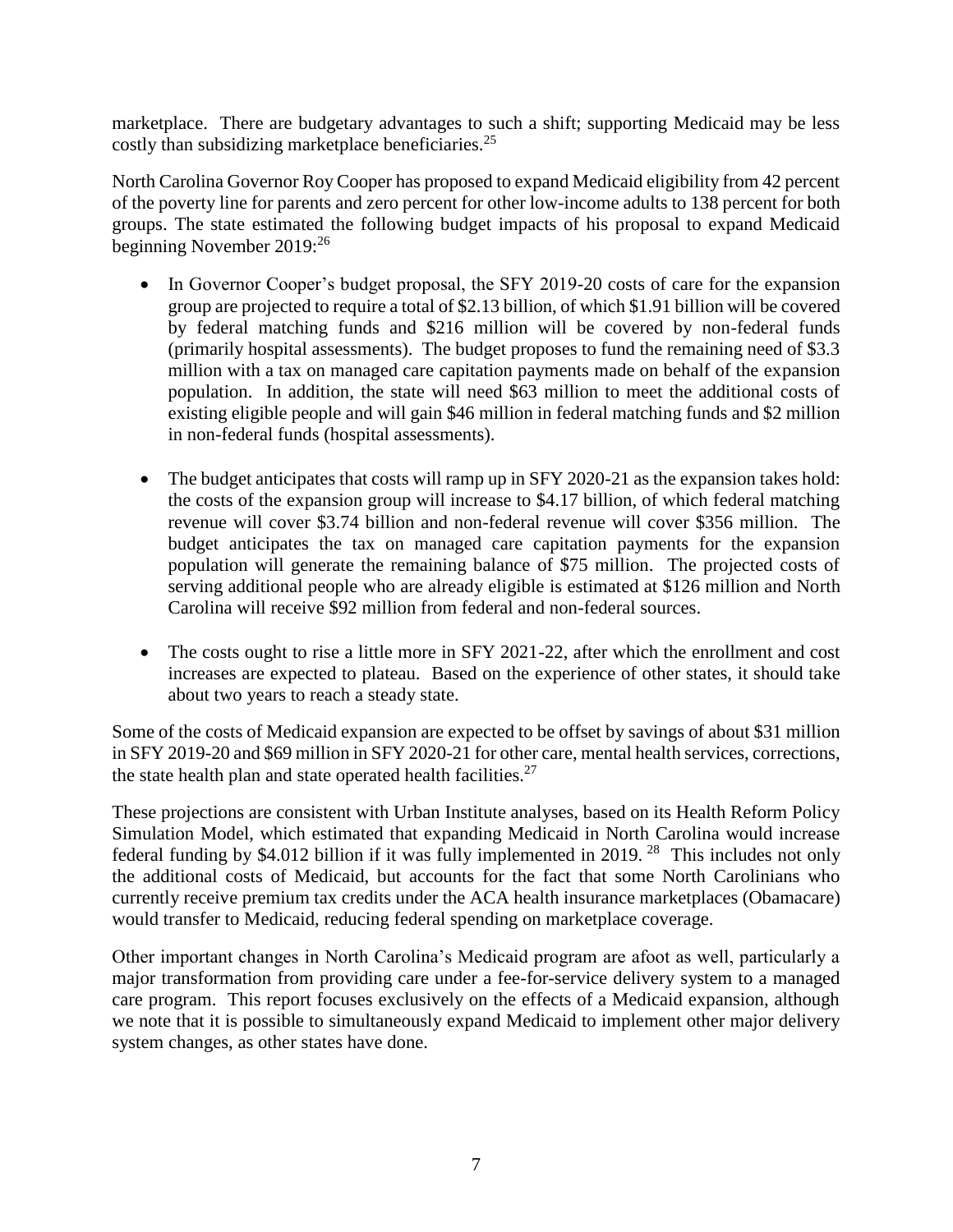## **The Updated Economic Analysis**

This brief updates our December 2014 report on the economic and employment effects of expanding Medicaid in North Carolina. The earlier report considered the effects of expanding Medicaid beginning in 2016. We now estimate the effects of an expansion beginning in November 2019. We project that effects will phase-in over a two-year period. Thus, we estimate effects for calendar years 2020, 2021 and 2022.

This analysis, like the earlier one, is based on an economic model developed by Regional Economic Models, Inc.  $(REMI)^{29}$  The model is well-respected and has been used by governments and universities around the nation, including North Carolina's Office of State Budget and Management and the State Legislature. The model examines the flows of revenue and outputs through the state's economy and the effect of economic multipliers. The use of multiplier estimates in economic impact studies is well-accepted; the approach is used by not only ourselves and those in North Carolina, but by economists at the Congressional Budget Office<sup>30</sup>, the International Monetary Fund,<sup>31</sup> the White House Office of Economic Advisers<sup>32</sup> and business economists<sup>33</sup> in analyses of how policies and investments can stimulate (or depress) additional economic growth.

Other researchers have also conducted similar economic analyses of the benefits of Medicaid expansion in increasing employment.<sup>34 35 36 37</sup> Their conclusions are like those presented in this analysis; Medicaid expansions can fuel economic development and employment.

In this model, the key determinant of the economic stimulus is the injection of new federal revenue into North Carolina's economy because of the Medicaid expansion. Figure 3 illustrates how the additional federal revenue would flow and multiply through the state, boosting employment and economic growth.

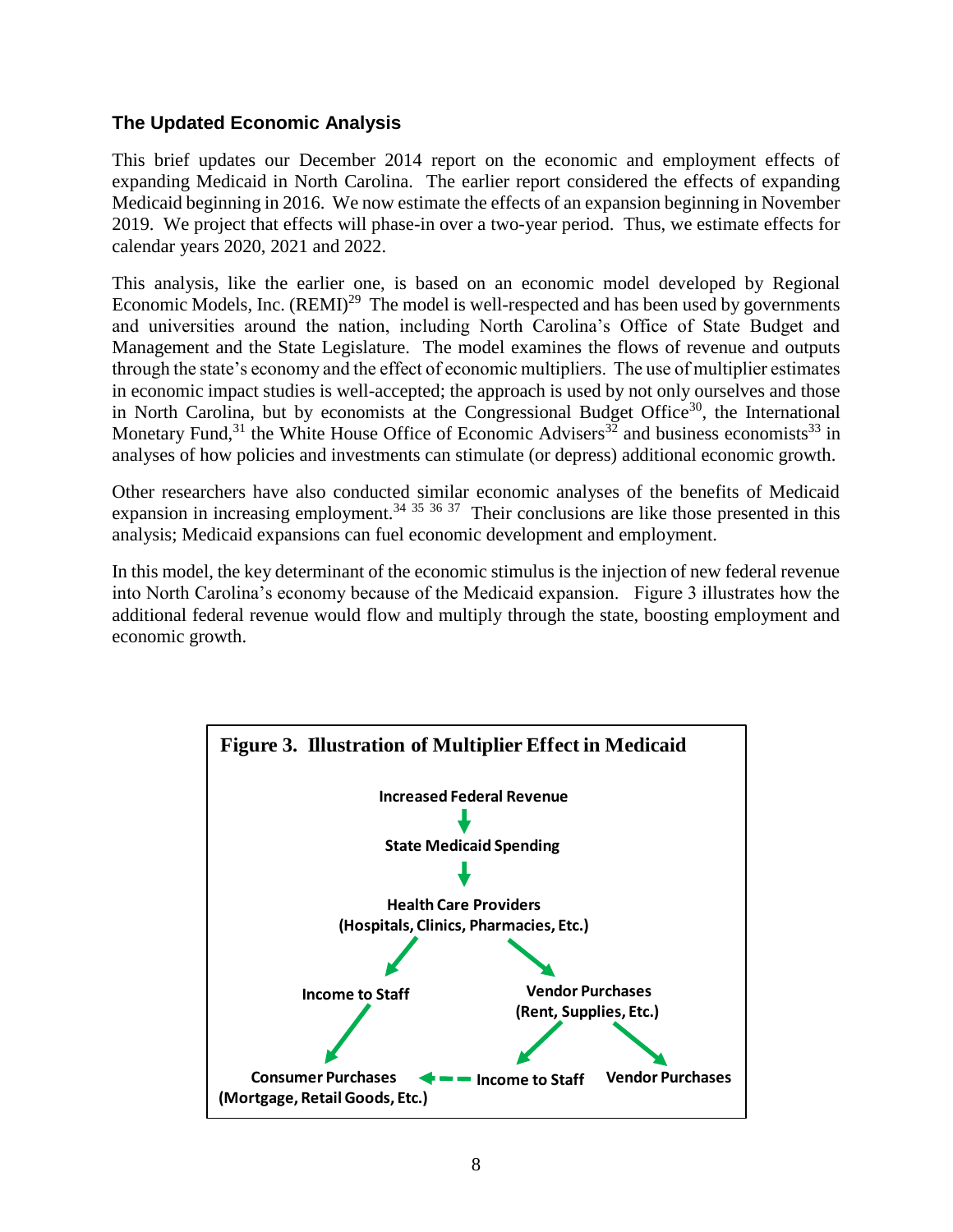- As the state expands Medicaid, additional federal funds flow to health care providers (hospitals, clinics, pharmacies, etc.) as the newly eligible individuals get medical care supported by Medicaid.
- Health care providers used these funds to increase staffing (the largest expense for most health providers) as well as to purchase goods from other vendors, such as paying to build out their facilities, pay rent, purchase supplies and other services.
- Increased employment lets the workers purchase consumer goods. Their salaries are used to pay their mortgages or rent, buy retail goods like food, clothing or furniture, and they also pay more taxes to their state and local governments.
- In turn, businesses such as medical good suppliers, grocery stores and real estate companies gain increased consumer activity, hire more staff and pay other vendors.
- As the funds flow through the local economies, the economic impact multiplies.

Some critics of economic impact studies argue that they are unrealistic because they fail to consider the effects of alternative uses of the resources.<sup>38</sup> That is, rather than spending, say \$20 million on Medicaid, North Carolina might spend \$20 million more on building roads or prisons and these too would yield economic benefits. Our methodology addresses this problem by being based *entirely* on the net federal funds that will flow into the state solely due to Medicaid expansion; we exclude the use of state funds which might be used for other purposes. The additional federal matching funds derive from external sources and would not flow into North Carolina if there was no Medicaid expansion. The new federal funds received will fuel additional benefits for North Carolinians. Federal taxes paid by North Carolinians will not change, aside from taxes paid because state residents and businesses have higher incomes.

North Carolina contributes about 2.4% of total federal tax collections.<sup>39</sup> However, since most states have already expanded Medicaid, North Carolinians have helped pay for expansions and economic gains in most of the country with their federal taxes, while they have not reaped the benefits so far.

When we compute the net federal revenue gained by North Carolina under a Medicaid expansion, we use a blend of estimates from the Office of State Budget and Management and the Urban Institute, assuming that the Medicaid expansion begins November 2019. We include additional federal revenue gained because the federal government will cover 90% of the cost the Medicaid expansion. We subtract the federal tax credits that would otherwise have been paid for individuals with incomes between 100% and 138% of poverty for premium tax credits in the health insurance marketplaces. To the extent that North Carolina uses in-state sources to fund the expansion, these funds are subtracted in computing the net federal funding created by expansion.

Using the approach described in our 2014 report, additional federal Medicaid revenue generates additional spending on hospital care, ambulatory care and pharmaceuticals (plus slight amounts for long-term care services); these are distributed across North Carolina's 100 counties, based on the expected growth in Medicaid spending in each county. These are used as inputs (i.e., new spending) in the REMI model, which then produce estimates of outputs, such as increased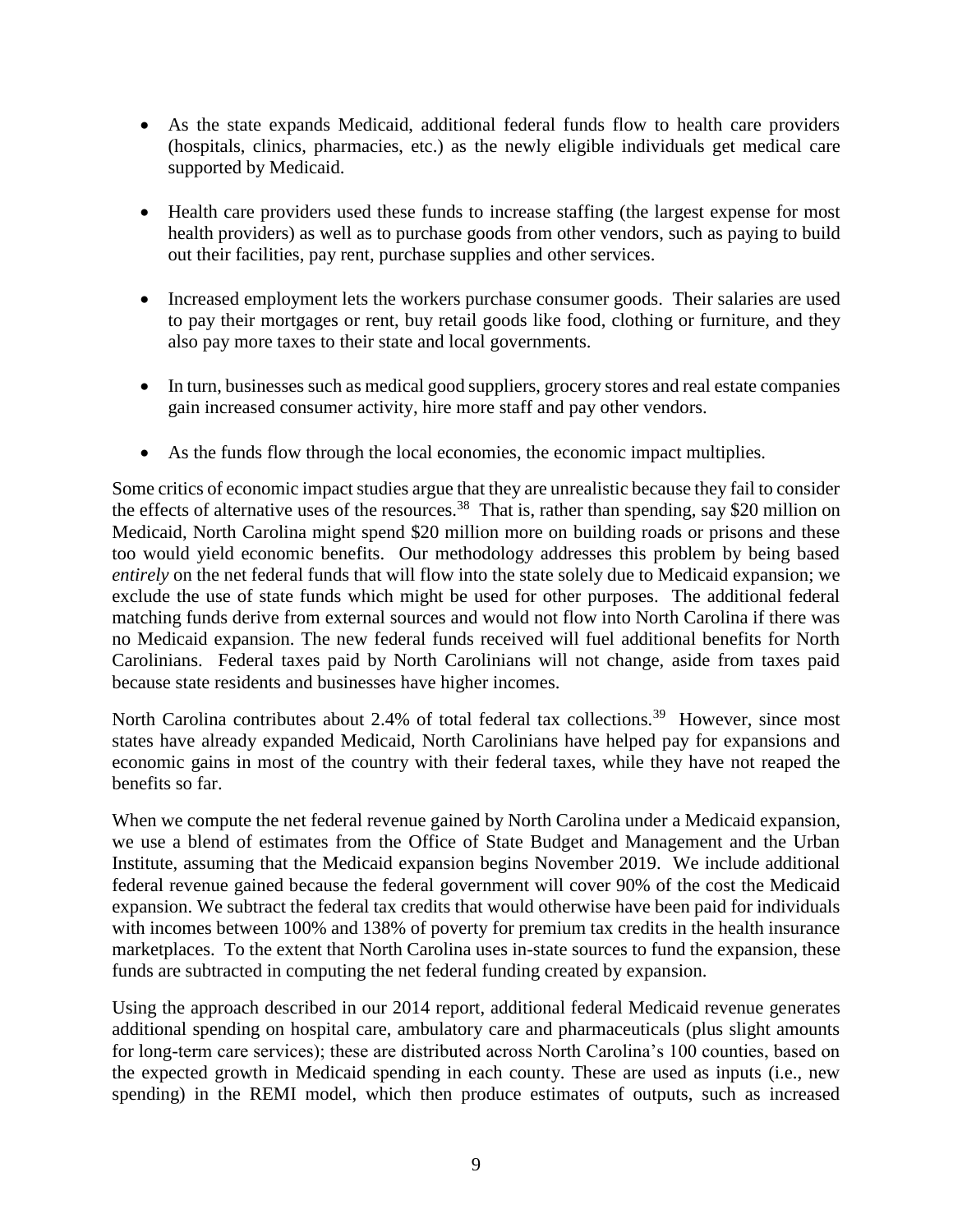employment, state or county gross state product and county revenue. For this brief report, we reestimated the federal revenue inputs to the model, based on the more recent budget data, described in the paragraph above, and compare them to our prior estimates for Calendar Years 2020, 2021 and 2022. We apply the percentage difference in federal revenue inputs to the outputs from the 2014 report to generate our new estimates. This proportionate adjustment is a rough 2014 report to generate our new estimates. approximation but should be close to what would be found if the entire model was run again.

Key terms used in this report are:

- Employment: This is the number of jobs that would be added or lost in the county or state related to Medicaid expansion, full-time plus part-time. These include jobs in all sectors, including health-related jobs, construction, retail, professional jobs, state or local government, etc.
- Business Activity (Output): This is equivalent to the sum of all revenue (public and private) generated by the Medicaid expansion at the state or county levels. For example, if a retail firm buys a product from a wholesaler for \$1,000 and a customer pays \$1,500 to the retailer for that same product, the increase in business activity is the sum of both levels of purchase, or \$2,500.
- Gross State (or County) Product: Gross State Product (GSP) is a subset of output and refers to the "value added" by economic activity. GSP can be thought of as all net new economic activity or output minus the goods and serves used as inputs to production. Effectively, it measures only the final stage of a transaction. In the example above, it would be the \$1,500 paid by the customer to the retailer.
- State Tax Revenue: This is the value of additional state government revenue related to the expansion, not including any health taxes that may change under the proposal.
- County Tax Revenue: This is the value of additional county/local government revenue related to the expansion, separate from state revenues.

# **What Would Be the Effects of Expanding Medicaid Beginning November 2019?**

The results of our analysis, aggregated at the state level, are summarized in Table 1 below. All levels are compared to a baseline in which Medicaid does not expand. If Medicaid is expanded:

- Estimated additional federal revenue that North Carolina earns would rise from \$2.8 billion in calendar year 2020, to \$4.2 billion by 2021 and to \$4.7 billion in 2022, for a total of \$11.7 billion over the three years. After that, it would be relatively stable, growing due to inflation and population changes.
- The number of additional Medicaid enrollees would grow by 464,000 in 2020, increasing to 634,000 by 2022.
- In 2020, an additional 24,400 jobs would be added, rising to 34,500 in 2021 and to 37,200 in 2022.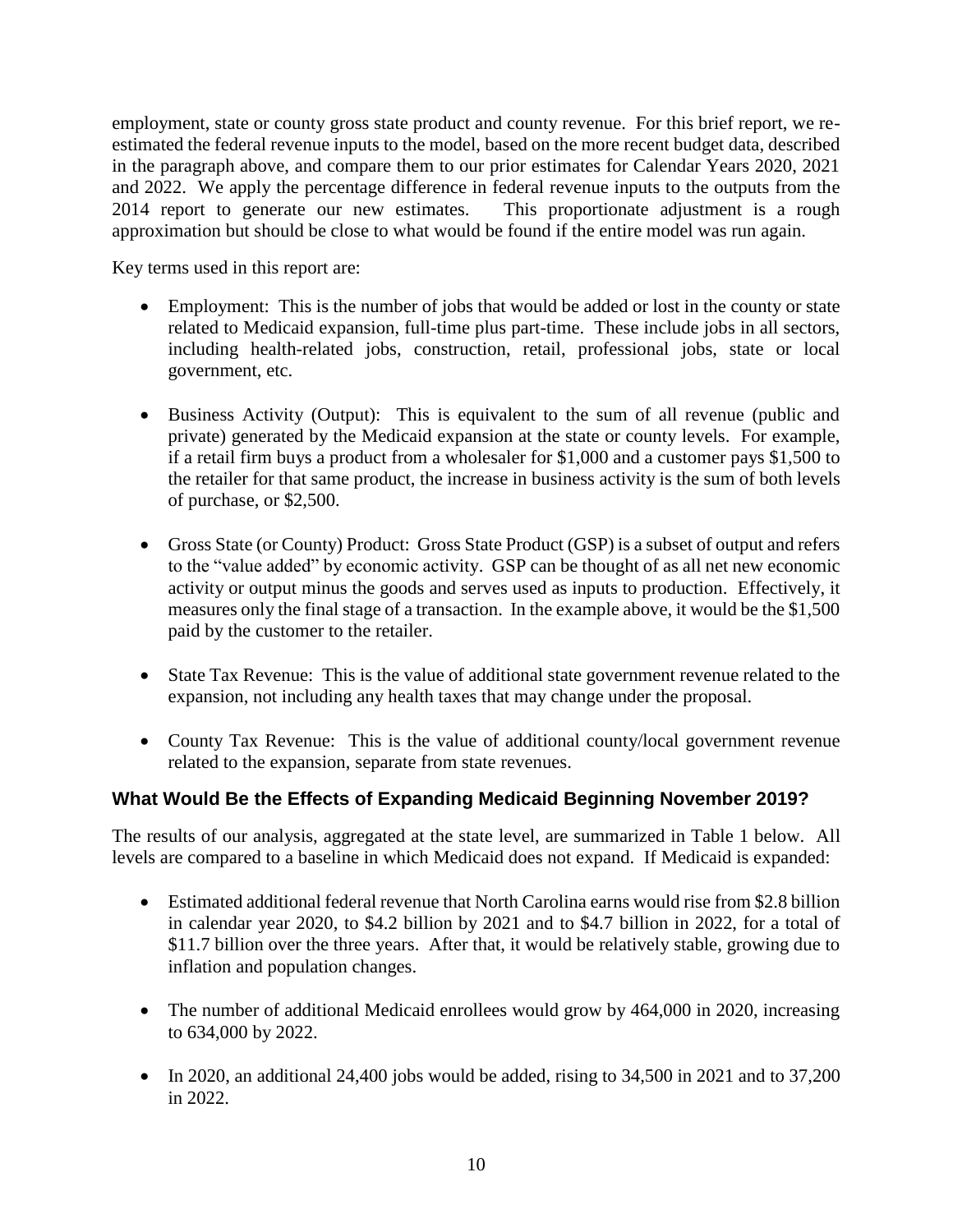**Table 1. Estimated State-Level Changes in Federal Revenue, Medicaid Enrollees, Jobs, Business Activity, Gross State Product, State and County Tax Revenue If Medicaid Expands in Late 2019**

| <b>Calendar Years</b>                                                                                  | 2020    | 2021    | 2022    | 2020-22 |  |  |  |
|--------------------------------------------------------------------------------------------------------|---------|---------|---------|---------|--|--|--|
| <b>Federal Revenue (billions)</b>                                                                      | \$2.85  | \$4.19  | \$4.69  | \$11.73 |  |  |  |
| <b>New Medicaid Enrollees*</b>                                                                         | 464,000 | 582,000 | 634,000 | N.A.    |  |  |  |
| <b>Total Jobs Added*</b>                                                                               | 24,400  | 34,500  | 37,200  | N.A.    |  |  |  |
| <b>Business Activity (billions)</b>                                                                    | \$2.94  | \$4.19  | \$4.54  | \$11.67 |  |  |  |
| <b>Gross State Product (billions)</b>                                                                  | \$1.88  | \$2.65  | \$2.92  | \$7.45  |  |  |  |
| <b>State Tax Revenue (millions)</b>                                                                    | \$124   | \$181   | \$200   | \$506   |  |  |  |
| <b>County Tax Revenues (millions)</b>                                                                  | \$25    | \$38    | \$43    | \$106   |  |  |  |
| * Unlike dollars, the number of new enrollees and the number of new jobs do not sum<br>over the years. |         |         |         |         |  |  |  |

- Total business activity would increase from \$2.9 billion in 2020 to \$4.7 billion in 2022, or \$11.7 billion over three years.
- Gross State Product, the net increase in state economic activity, would be \$1.9 billion higher in 2020 and \$2.9 billion higher by 2022.
- The state of North Carolina would earn \$506 million more in tax revenue from 2020 to 2022 and North Carolina counties would earn \$106 million more due to the additional economic activity caused by the Medicaid expansion. These additional revenues would help the state and the counties address other budgetary needs in the future.

The growth in economic activity and employment would be varied. As seen in Table 2, there would be an increase of 20,600 jobs in the health care sector by 2022. But other sectors would gain almost 16,600 more jobs, such as construction, retail sales, administrative and professional services. As described earlier, though Medicaid funds would first flow to the health sector, economic benefits and employment gains ripple out to other sectors of the economy.

| Table 2. Composition of Additional Jobs by Sector, 2022 |        |  |  |  |  |
|---------------------------------------------------------|--------|--|--|--|--|
| <b>Industrial Sector</b>                                | 2022   |  |  |  |  |
| <b>Ambulatory health care services</b>                  | 16,200 |  |  |  |  |
| <b>Hospitals</b>                                        | 4,400  |  |  |  |  |
| Construction                                            | 4,000  |  |  |  |  |
| State & local                                           | 3,300  |  |  |  |  |
| Retail & wholesale trade                                | 1,900  |  |  |  |  |
| <b>Administrative and support services</b>              | 1,400  |  |  |  |  |
| <b>Professional, scientific, and technical services</b> | 1,100  |  |  |  |  |
| Food services & hospitality                             | 1,100  |  |  |  |  |
| <b>All others</b>                                       | 3,800  |  |  |  |  |
| Total                                                   | 37,20  |  |  |  |  |

The growth in employment would be shared across the state, flowing from increased Medicaid enrollment and revenue in both urban and rural areas. Table 3 estimates the number of additional jobs created in each of North Carolina's 100 counties. About 17,900 jobs would be created by 2022 would be in six large counties (Buncombe, Durham, Forsyth, Guilford, Mecklenburg and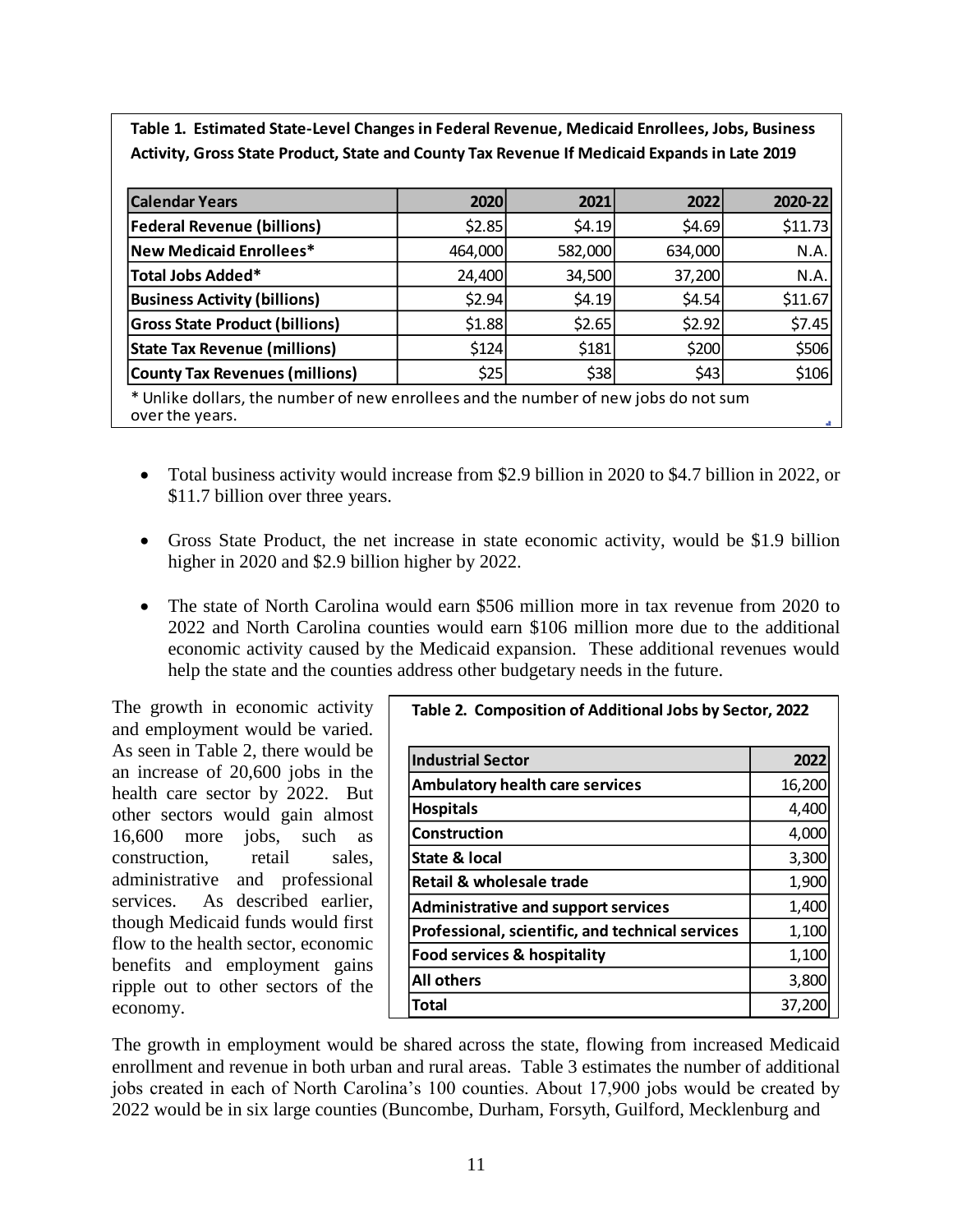| County            | 2020           | 2021  | 2022  |
|-------------------|----------------|-------|-------|
| Alamance          | 516            | 731   | 787   |
| Alexander         | 48             | 67    | 72    |
| Alleghany         | 75             | 107   | 116   |
| Anson             | 28             | 39    | 43    |
| Ashe              | 55             | 78    | 84    |
| Avery             | 38             | 54    | 58    |
| <b>Beaufort</b>   | 86             | 122   | 132   |
| <b>Bertie</b>     | 19             | 27    | 29    |
| <b>Bladen</b>     | 40             | 57    | 62    |
| <b>Brunswick</b>  | 142            | 202   | 218   |
| <b>Buncombe</b>   | 845            | 1,199 | 1,293 |
| <b>Burke</b>      | 297            | 421   | 456   |
| Cabarrus          | 361            | 510   | 547   |
| Caldwell          | 127            | 180   | 195   |
| Camden            | 2              | 3     | 4     |
| Carteret          | 91             | 130   | 141   |
| Caswell           | 25             | 35    | 38    |
| Catawba           | 342            | 484   | 523   |
| Chatham           | 152            | 214   | 228   |
| <b>Cherokee</b>   | 49             | 69    | 75    |
| Chowan            | 17             | 25    | 27    |
|                   |                |       |       |
| Clay              | 10<br>251      | 14    | 15    |
| Cleveland         |                | 357   | 386   |
| Columbus          | 150            | 213   | 232   |
| Craven            | 107            | 154   | 169   |
| <b>Cumberland</b> | 452            | 649   | 710   |
| <b>Currituck</b>  | 6              | 8     | 8     |
| Dare              | 34             | 48    | 51    |
| Davidson          | 369            | 523   | 562   |
| Davie             | 51             | 71    | 76    |
| <b>Duplin</b>     | 87             | 124   | 135   |
| Durham            | 2,875          | 4,044 | 4,351 |
| Edgecombe         | 68             | 96    | 105   |
| Forsyth           | 1,159          | 1,642 | 1,772 |
| Franklin          | 163            | 231   | 248   |
| Gaston            | 548            | 780   | 845   |
| Gates             | з              | 5     | 5     |
| Graham            | 8              | 11    | 12    |
| Granville         | 89             | 125   | 135   |
| Greene            | 36             | 51    | 56    |
| Guilford          | 1,779          | 2,514 | 2,706 |
| Halifax           | 85             | 122   | 133   |
| Harnett           | 220            | 316   | 344   |
| Haywood           | 65             | 92    | 99    |
| Henderson         | 214            | 303   | 326   |
| <b>Hertford</b>   | 89             | 127   | 138   |
| Hoke              | 51             | 72    | 78    |
| Hyde              | $\overline{2}$ | 3     | 3     |
| Iredell           | 375            | 529   | 568   |
| Jackson           | 172            | 244   | 263   |

| County           | 2020           | 2021    | 2022    | County             | 2020  | 2021  | 2022  |
|------------------|----------------|---------|---------|--------------------|-------|-------|-------|
| Alamance         | 516            | 731     | 787     | Johnston           | 435   | 617   | 662   |
| Alexander        | 48             | 67      | 72      | Jones              | 8     | 11    | 12    |
| Alleghany        | 75             | 107     | 116     | Lee                | 191   | 270   | 292   |
| Anson            | 28             | 39      | 43      | Lenoir             | 132   | 187   | 203   |
| Ashe             | 55             | 78      | 84      | Lincoln            | 88    | 123   | 131   |
| Avery            | 38             | 54      | 58      | <b>McDowell</b>    | 62    | 88    | 95    |
| Beaufort         | 86             | 122     | 132     | <b>Macon</b>       | 41    | 58    | 62    |
| Bertie           | 19             | 27      | 29      | <b>Madison</b>     | 31    | 44    | 48    |
| <b>Bladen</b>    | 40             | 57      | 62      | Martin             | 48    | 69    | 75    |
| Brunswick        | 142            | 202     | 218     | Mecklenburg        | 2,514 | 3,517 | 3,751 |
| Buncombe         | 845            | 1,199   | 1,293   | Mitchell           | 31    | 44    | 47    |
| Burke            | 297            | 421     | 456     | Montgomery         | 44    | 62    | 67    |
| Cabarrus         | 361            | 510     | 547     | <b>Moore</b>       | 277   | 395   | 428   |
| Caldwell         | 127            | 180     | 195     | Nash               | 182   | 258   | 278   |
| Camden           | $\overline{2}$ | 3       | 4       | <b>New Hanover</b> | 577   | 815   | 876   |
| Carteret         | 91             | 130     | 141     | Northampton        | 13    | 18    | 19    |
| Caswell          | 25             | 35      | 38      | Onslow             | 101   | 146   | 161   |
| Catawba          | 342            | 484     | 523     | Orange             | 409   | 581   | 629   |
| Chatham          | 152            | 214     | 228     | Pamlico            | 22    | 31    | 34    |
| Cherokee         | 49             | 69      | 75      | Pasquotank         | 48    | 68    | 74    |
| Chowan           | 17             | 25      | 27      | Pender             | 75    | 106   | 114   |
| Clay             | 10             | 14      | 15      | Perguimans         | 6     | 8     | 9     |
| Cleveland        | 251            | 357     | 386     | Person             | 78    | 111   | 120   |
| Columbus         | 150            | 213     | 232     | Pitt               | 344   | 493   | 537   |
| Craven           | 107            | 154     | 169     | Polk               | 28    | 40    | 44    |
| Cumberland       | 452            | 649     | 710     | Randolph           | 335   | 474   | 508   |
| Currituck        | 6              | 8       | 8       | <b>Richmond</b>    | 85    | 122   | 133   |
| Dare             | 34             | 48      | 51      | Robeson            | 397   | 567   | 616   |
| Davidson         | 369            | 523     | 562     | Rockingham         | 176   | 250   | 270   |
| Davie            | 51             | 71      | 76      | Rowan              | 239   | 339   | 367   |
| Duplin           | 87             | 124     | 135     | <b>Rutherford</b>  | 138   | 196   | 212   |
| Durham           | 2,875          | 4,044   | 4,351   | Sampson            | 62    | 89    | 97    |
| <b>Edgecombe</b> | 68             | 96      | 105     | <b>Scotland</b>    | 78    | 111   | 120   |
| Forsyth          | 1,159          | 1,642   | 1,772   | <b>Stanly</b>      | 133   | 190   | 205   |
| Franklin         | 163            | 231     | 248     | <b>Stokes</b>      | 52    | 73    | 77    |
| Gaston           | 548            | 780     | 845     | Surry              | 161   | 227   | 242   |
| Gates            | 3              | 5       | 5       | <b>Swain</b>       | 21    | 30    | 32    |
| Graham           | 8              | 11      | 12      | Transylvania       | 46    | 66    | 71    |
| Granville        | 89             | 125     | 135     | Tyrrell            | 1     | 2     | 2     |
| Greene           | 36             | 51      | 56      | Union              | 237   | 333   | 354   |
| Guilford         | 1,779          | 2,514   | 2,706   | Vance              | 95    | 135   | 146   |
| Halifax          | 85             | 122     | 133     | Wake               | 2,691 | 3,794 | 4,076 |
| Harnett          | 220            | 316     | 344     | Warren             | 14    | 19    | 21    |
| Haywood          | 65             | 92      | 99      | Washington         | 8     | 12    | 13    |
| Henderson        | 214            | 303     | 326     | Watauga            | 183   | 259   | 279   |
| Hertford         | 89             | 127     | 138     | Wayne              | 249   | 356   | 386   |
|                  | 51             |         |         |                    |       |       |       |
| Hoke             | $\overline{2}$ | 72<br>3 | 78<br>3 | Wilkes<br>Wilson   | 98    | 139   | 149   |
| Hyde             |                |         |         |                    | 177   | 250   | 268   |
| Iredell          | 375            | 529     | 568     | Yadkin             | 36    | 51    | 54    |
| Jackson          | 172            | 244     | 263     | Yancey             | 21    | 30    | 32    |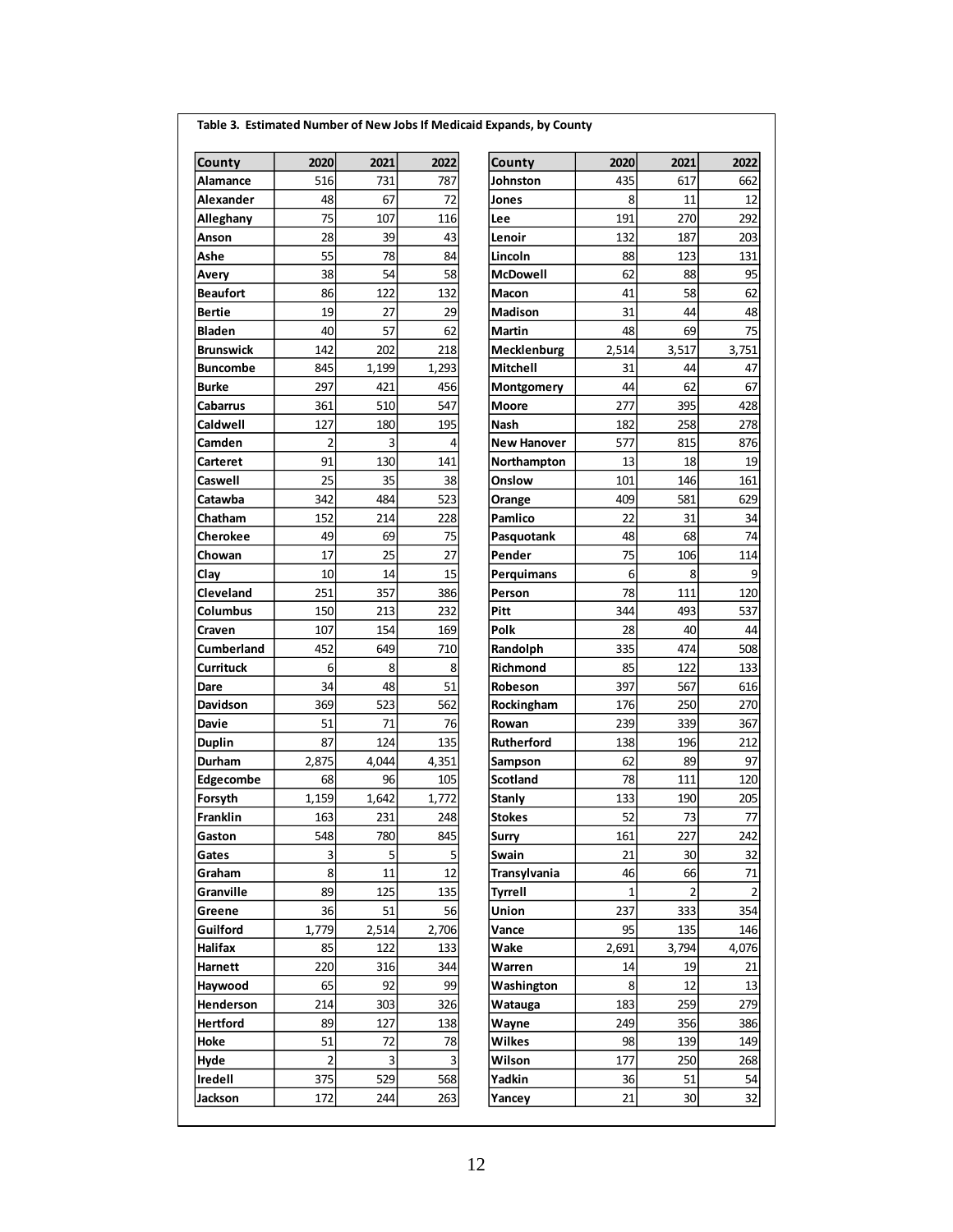Wake Counties), while 19,200 new jobs are shared by the other 94 North Carolina counties. While the more populous counties gain more jobs, job growth will occur in all corners of the state.

Detailed, county-level estimates of changes in Medicaid caseloads, gross county product and county tax revenues increases are shown in Appendix Tables A-1 to A-3.

## **House Bill 655**

The analysis above is for an unencumbered Medicaid expansion, as it has been implemented in most expansion states and proposed by the Governor. An alternative, House Bill 655, has been proposed in the legislature by Representative Donny Lambeth and his colleagues.<sup>40</sup> Because of the lack of detailed analyses of the bill, we are unable to provide comparable estimates of the economic impacts.

HB 655 would also increase health insurance eligibility for adults with incomes up to 138 percent of the poverty line. In addition, it would require that newly eligible adults pay monthly premiums and comply with new work requirements, unless they have a dependent child or are exempt due to conditions like pregnancy or medical frailty. Both changes could potentially reduce the number of people who would be newly covered. While HB 655 ought to expand Medicaid participation and lead to an increase in federal funding and economic and employment gains, it would result in much lower Medicaid enrollment gains. Although most Medicaid beneficiaries work, some have difficulties finding steady employment and also encounter problems with the paperwork needed to comply with work requirements. Because of that, the reduction in the number of uninsured and the economic and employment gains would be much smaller than the expansion proposed by the Governor.

The work requirements in HB 655 are modeled on those used in the Supplemental Nutrition Assistance Program (SNAP, formerly food stamps). A preliminary analysis indicates that SNAP work requirements reduces the participation of those targeted by more than one-third.<sup>41</sup> This is comparable to the losses that occurred when Arkansas implemented work requirements in its Medicaid program.<sup>42</sup> Other analyses have found that SNAP work requirements substantially lower participation by eligible people, while providing, at best, scant gains in employment.<sup>43</sup> 44 In addition, new administrative systems needed to manage the new requirements could be costly.<sup>45</sup>

Research and experience also show that participation is depressed when low-income participants are charged premiums to enroll.<sup>46 47</sup> This would further lower enrollment and federal revenue gained, while increasing the amount low-income North Carolinians must spend, thereby limiting economic growth opportunities.

Adopting these changes, particularly the work requirement, would require federal approval of a Medicaid Section 1115 demonstration waiver, since these depart from statutory rules for Medicaid. The federal Centers for Medicaid & Medicare Services (CMS) might approve such a waiver; it has approved waivers for several states already. But it is not clear if work requirements are lawful and consistent with the federal statute that governs Medicaid. Approval of these projects has been challenged in court and the first three federal court decisions found that CMS acted improperly and invalidated the waivers in Kentucky and Arkansas.<sup>48</sup> These rulings are being appealed.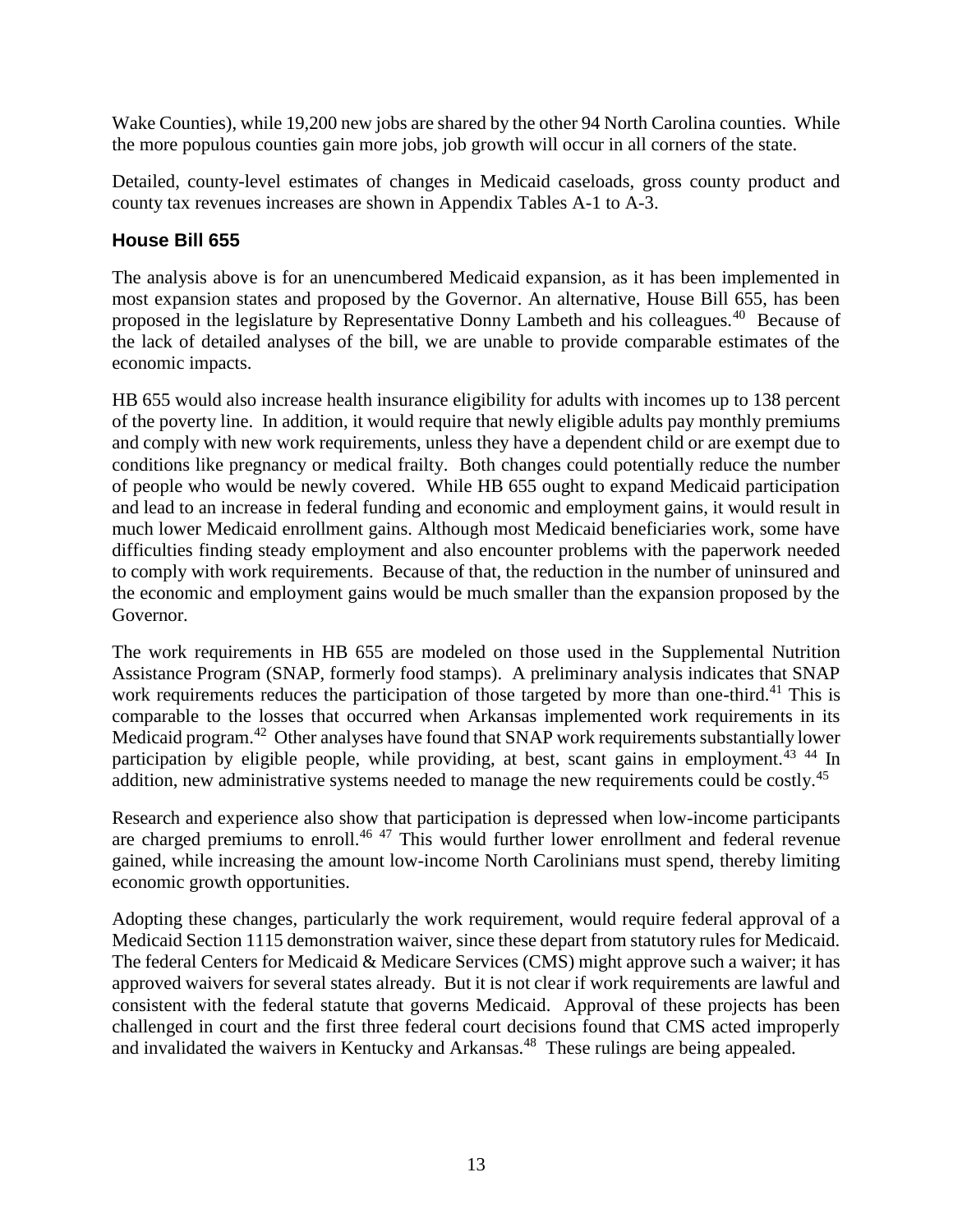**Appendix Table A-1. Estimated Number of Additional Medicaid Enrollees If Medicaid Expands**

|                  | 2020   | 2021   | 2022   |
|------------------|--------|--------|--------|
| Alamance         | 7,639  | 9,570  | 10,428 |
| Alexander        | 1,734  | 2,172  | 2,367  |
| Alleghany        | 747    | 936    | 1,020  |
| Anson            | 1,224  | 1,534  | 1,671  |
| Ashe             | 1,678  | 2,102  | 2,291  |
| Avery            | 1,031  | 1,292  | 1,407  |
| <b>Beaufort</b>  | 2,355  | 2,951  | 3,215  |
| Bertie           | 893    | 1,119  | 1,219  |
| Bladen           | 2,222  | 2,784  | 3,034  |
| Brunswick        | 5,060  | 6,339  | 6,907  |
| <b>Buncombe</b>  | 12,363 | 15,489 | 16,877 |
| <b>Burke</b>     | 4,838  | 6,061  | 6,604  |
| <b>Cabarrus</b>  | 7,528  | 9,432  | 10,277 |
| Caldwell         | 3,833  | 4,803  | 5,233  |
| Camden           | 325    | 407    | 443    |
| Carteret         | 2,998  | 3,756  | 4,092  |
| Caswell          | 1,003  | 1,257  | 1,369  |
| Catawba          | 7,236  | 9,066  | 9,878  |
| Chatham          | 2,690  | 3,371  | 3,673  |
| Cherokee         | 1,358  | 1,701  | 1,853  |
| Chowan           | 637    | 798    | 869    |
| Clay             | 573    | 718    | 782    |
| Cleveland        | 4,717  | 5,910  | 6,439  |
| Columbus         | 2,944  | 3,688  | 4,019  |
| Craven           | 4,190  | 5,250  | 5,720  |
| Cumberland       | 13,516 | 16,934 | 18,451 |
| <b>Currituck</b> | 938    | 1,175  | 1,280  |
| Dare             | 1,501  | 1,881  | 2,049  |
| Davidson         | 7,236  | 9,066  | 9,878  |
| <b>Davie</b>     | 1,610  | 2,018  | 2,198  |
| <b>Duplin</b>    | 4,406  | 5,520  | 6,014  |
| Durham           | 15,261 | 19,121 | 20,834 |
| Edgecombe        | 2,789  | 3,495  | 3,808  |
| Forsyth          | 18,665 | 23,385 | 25,480 |
| Franklin         | 3,138  | 3,931  | 4,283  |
| Gaston           | 9,943  | 12,457 | 13,573 |
| Gates            | 463    | 580    | 632    |
| Graham           | 448    | 561    | 612    |
| Granville        | 2,437  | 3,053  | 3,327  |
| Greene           | 1,168  | 1,464  | 1,595  |
| Guilford         | 25,781 | 32,300 | 35,194 |
| Halifax          | 2,547  | 3,192  | 3,478  |
| Harnett          | 6,081  | 7,619  | 8,302  |
| Haywood          | 2,505  | 3,139  | 3,420  |
| Henderson        | 5,023  | 6,293  | 6,857  |
| Hertford         | 1,205  | 1,509  | 1,645  |
| Hoke             | 3,054  | 3,826  | 4,169  |
| Hyde             | 319    | 399    | 435    |
| Iredell          | 7,121  | 8,922  | 9,721  |
| Jackson          | 2,417  | 3,028  | 3,299  |

|                  | 2020   | 2021   | 2022   |                    | 2020   | 2021   | 2022   |
|------------------|--------|--------|--------|--------------------|--------|--------|--------|
| Alamance         | 7,639  | 9,570  | 10,428 | Johnston           | 9,219  | 11,550 | 12,585 |
| Alexander        | 1,734  | 2,172  | 2,367  | Jones              | 542    | 679    | 740    |
| Alleghany        | 747    | 936    | 1,020  | Lee                | 3,393  | 4,251  | 4,632  |
| Anson            | 1,224  | 1,534  | 1,671  | Lenoir             | 3,311  | 4,148  | 4,519  |
| Ashe             | 1,678  | 2,102  | 2,291  | Lincoln            | 3,296  | 4,129  | 4,499  |
| Avery            | 1,031  | 1,292  | 1,407  | McDowell           | 2,102  | 2,633  | 2,869  |
| Beaufort         | 2,355  | 2,951  | 3,215  | Macon              | 969    | 1,213  | 1,322  |
| Bertie           | 893    | 1,119  | 1,219  | <b>Madison</b>     | 1,254  | 1,571  | 1,711  |
| Bladen           | 2,222  | 2,784  | 3,034  | Martin             | 2,267  | 2,841  | 3,095  |
| <b>Brunswick</b> | 5,060  | 6,339  | 6,907  | Mecklenburg        | 47,088 | 58,996 | 64,281 |
| Buncombe         | 12,363 | 15,489 | 16,877 | Mitchell           | 645    | 808    | 880    |
| Burke            | 4,838  | 6,061  | 6,604  | Montgomery         | 1,767  | 2,214  | 2,412  |
| Cabarrus         | 7,528  | 9,432  | 10,277 | <b>Moore</b>       | 3,471  | 4,348  | 4,738  |
| Caldwell         | 3,833  | 4,803  | 5,233  | Nash               | 4,598  | 5,761  | 6,277  |
| Camden           | 325    | 407    | 443    | <b>New Hanover</b> | 9,660  | 12,103 | 13,188 |
| Carteret         | 2,998  | 3,756  | 4,092  | Northampton        | 983    | 1,231  | 1,342  |
| Caswell          | 1,003  | 1,257  | 1,369  | Onslow             | 7,095  | 8,889  | 9,686  |
| Catawba          | 7,236  | 9,066  | 9,878  | Orange             | 5,314  | 6,658  | 7,254  |
| Chatham          | 2,690  | 3,371  | 3,673  | Pamlico            | 496    | 622    | 677    |
| Cherokee         | 1,358  | 1,701  | 1,853  | Pasquotank         | 1,745  | 2,186  | 2,382  |
| Chowan           | 637    | 798    | 869    | Pender             | 2,697  | 3,380  | 3,682  |
| Clay             | 573    | 718    | 782    | Perguimans         | 580    | 727    | 792    |
| Cleveland        | 4,717  | 5,910  | 6,439  | Person             | 1,776  | 2,225  | 2,424  |
| Columbus         | 2,944  | 3,688  | 4,019  | Pitt               | 9,583  | 12,006 | 13,082 |
| Craven           | 4,190  | 5,250  | 5,720  | Polk               | 891    | 1,116  | 1,216  |
| Cumberland       | 13,516 | 16,934 | 18,451 | Randolph           | 7,937  | 9,944  | 10,834 |
| Currituck        | 938    | 1,175  | 1,280  | Richmond           | 2,708  | 3,392  | 3,696  |
| Dare             | 1,501  | 1,881  | 2,049  | Robeson            | 10,070 | 12,617 | 13,747 |
| Davidson         | 7,236  | 9,066  | 9,878  | Rockingham         | 4,282  | 5,365  | 5,846  |
| Davie            | 1,610  | 2,018  | 2,198  | Rowan              | 7,094  | 8,888  | 9,684  |
| Duplin           | 4,406  | 5,520  | 6,014  | <b>Rutherford</b>  | 3,522  | 4,413  | 4,809  |
| Durham           | 15,261 | 19,121 | 20,834 | Sampson            | 4,023  | 5,040  | 5,492  |
| <b>Edgecombe</b> | 2,789  | 3,495  | 3,808  | Scotland           | 1,908  | 2,390  | 2,604  |
| Forsyth          | 18,665 | 23,385 | 25,480 | Stanly             | 2,489  | 3,119  | 3,398  |
| Franklin         | 3,138  | 3,931  | 4,283  | Stokes             | 1,888  | 2,365  | 2,577  |
| Gaston           | 9,943  | 12,457 | 13,573 | Surry              | 4,159  | 5,210  | 5,677  |
| Gates            | 463    | 580    | 632    | Swain              | 809    | 1,014  | 1,105  |
| Graham           | 448    | 561    | 612    | Transylvania       | 1,452  | 1,820  | 1,983  |
| Granville        | 2,437  | 3,053  | 3,327  | Tyrrell            | 238    | 298    | 324    |
| Greene           | 1,168  | 1,464  | 1,595  | Union              | 7,063  | 8,850  | 9,643  |
| Guilford         | 25,781 | 32,300 | 35,194 | Vance              | 2,547  | 3,192  | 3,478  |
| Halifax          | 2,547  | 3,192  | 3,478  | Wake               | 32,899 | 41,218 | 44,911 |
| Harnett          | 6,081  | 7,619  | 8,302  | Warren             | 1,106  | 1,386  | 1,510  |
| Haywood          | 2,505  | 3,139  | 3,420  | Washington         | 596    | 747    | 814    |
| Henderson        | 5,023  | 6,293  | 6,857  | Watauga            | 3,222  | 4,036  | 4,398  |
| Hertford         | 1,205  | 1,509  | 1,645  | Wayne              | 6,699  | 8,393  | 9,145  |
| Hoke             | 3,054  | 3,826  | 4,169  | Wilkes             | 4,100  | 5,136  | 5,597  |
| Hyde             | 319    | 399    | 435    | Wilson             | 4,673  | 5,854  | 6,379  |
| Iredell          | 7,121  | 8,922  | 9,721  | Yadkin             | 1,859  | 2,329  | 2,538  |
| Jackson          | 2,417  | 3,028  | 3,299  | Yancey             | 869    | 1,088  | 1,186  |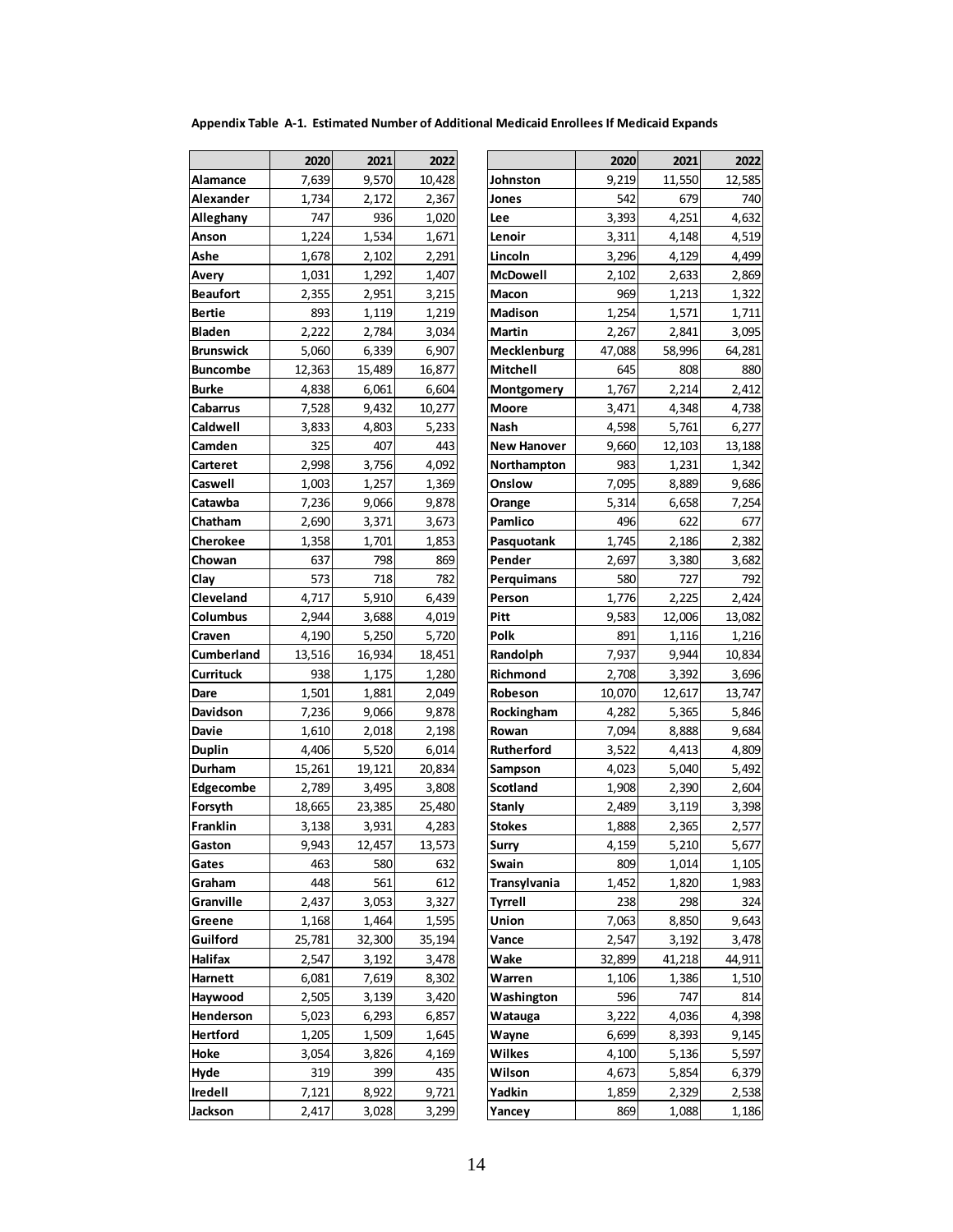| Appendix Table A-2. Estimated Changes in Gross County Products If Medicaid Expands (millions) |
|-----------------------------------------------------------------------------------------------|
|-----------------------------------------------------------------------------------------------|

|                   | 2020  | 2021  | 2022  | 2020-22 |
|-------------------|-------|-------|-------|---------|
| Alamance          | \$40  | \$57  | \$63  | \$159   |
| Alexander         | \$2   | \$3   | \$3   | \$7     |
| Alleghany         | \$2   | \$3   | \$3   | \$8     |
| Anson             | \$2   | \$3   | \$3   | \$7     |
| Ashe              | \$3   | \$5   | \$5   | \$13    |
| Avery             | \$2   | \$3   | \$3   | \$8     |
| Beaufort          | \$5   | \$7   | \$8   | \$19    |
| <b>Bertie</b>     | \$1   | \$2   | \$2   | \$5     |
| <b>Bladen</b>     | \$3   | \$4   | \$4   | \$11    |
| <b>Brunswick</b>  | \$11  | \$15  | \$17  | \$43    |
| <b>Buncombe</b>   | \$67  | \$95  | \$105 | \$267   |
| <b>Burke</b>      | \$19  | \$26  | \$29  | \$74    |
| Cabarrus          | \$25  | \$35  | \$39  | \$99    |
| Caldwell          | \$9   | \$12  | \$14  | \$34    |
| Camden            | \$0   | \$0   | \$0   | \$1     |
| Carteret          | \$7   | \$9   | \$11  | \$26    |
| Caswell           | \$1   | \$2   | \$2   | \$5     |
| Catawba           | \$30  | \$42  | \$46  | \$118   |
| Chatham           | \$7   | \$10  | \$11  | \$28    |
| Cherokee          | \$3   | \$4   | \$4   | \$11    |
| Chowan            | \$1   | \$2   | \$2   | \$5     |
| Clay              | \$1   | \$1   | \$1   | \$2     |
| Cleveland         | \$17  | \$23  | \$26  | \$66    |
| Columbus          | \$8   | \$11  | \$12  | \$31    |
| Craven            | \$9   | \$13  | \$14  | \$35    |
| <b>Cumberland</b> | \$35  | \$50  | \$56  | \$141   |
| Currituck         | \$0   | \$1   | \$1   | \$2     |
| Dare              | \$3   | \$4   | \$5   | \$12    |
| Davidson          | \$19  | \$26  | \$29  | \$74    |
| Davie             | \$3   | \$5   | \$5   | \$13    |
| <b>Duplin</b>     | \$5   | \$7   | \$8   | \$21    |
| Durham            | \$119 | \$159 | \$166 | \$444   |
| <b>Edgecombe</b>  | \$5   | \$7   | \$8   | \$20    |
| Forsyth           | \$106 | \$151 | \$167 | \$424   |
| Franklin          | \$8   | \$11  | \$12  | \$30    |
| Gaston            | \$41  | \$58l | \$65  | \$164   |
| Gates             | \$0   | \$0   | \$0   | \$1     |
| Graham            | \$1   | \$1   | \$1   | \$2     |
| Granville         | \$7   | \$10  | \$11  | \$27    |
| Greene            | \$2   | \$3   | \$3   | \$8     |
| Guilford          | \$171 | \$243 | \$268 | \$683   |
| Halifax           | \$6   | \$8   | \$9   | \$24    |
| Harnett           | \$13  | \$18  | \$20  | \$51    |
| Haywood           | \$5   | \$7   | \$8   | \$20    |
| Henderson         | \$15  | \$21  | \$24  | \$60    |
| <b>Hertford</b>   | \$4   | \$5   | \$6   | \$15    |
| Hoke              | \$3   | \$4   | \$4   | \$11    |
| Hyde              | \$0   | \$0   | \$0   | \$1     |
| Iredell           | \$31  | \$44  | \$48  | \$122   |
| Jackson           | \$9   | \$13  | \$15  | \$37    |

|                  | 2020       | 2021       | 2022       | 2020-22      |                     | 2020        | 2021         | 2022         | 2020-22      |
|------------------|------------|------------|------------|--------------|---------------------|-------------|--------------|--------------|--------------|
| Alamance         | \$40       | \$57       | \$63       | \$159        | Johnston            | \$27        | \$38         | \$42         | \$107        |
| Alexander        | \$2        | \$3        | \$3        | \$7          | Jones               | \$1         | \$1          | \$1          | \$3          |
| Alleghany        | \$2        | \$3        | \$3        | \$8          | Lee                 | \$15        | \$21         | \$23         | \$59         |
| Anson            | \$2        | \$3        | \$3        | \$7          | Lenoir              | \$10        | \$15         | \$16         | \$42         |
| Ashe             | \$3        | \$5        | \$5        | \$13         | Lincoln             | \$7         | \$9          | \$10         | \$26         |
| Avery            | \$2        | \$3        | \$3        | \$8          | <b>McDowell</b>     | \$4         | \$6          | \$7          | \$17         |
| Beaufort         | \$5        | \$7        | \$8        | \$19         | Macon               | \$2         | \$4          | \$4          | \$10         |
| Bertie           | \$1        | \$2        | \$2        | \$5          | <b>Madison</b>      | \$2         | \$3          | \$3          | \$8          |
| Bladen           | \$3        | \$4        | \$4        | \$11         | <b>Martin</b>       | \$3         | \$5          | \$5          | \$13         |
| Brunswick        | \$11       | \$15       | \$17       | \$43         | Mecklenburg         | \$254       | \$356        | \$389        | \$1,000      |
| Buncombe         | \$67       | \$95       | \$105      | \$267        | <b>Mitchell</b>     | \$2         | \$3          | \$3          | \$8          |
| Burke            | \$19       | \$26       | \$29       | \$74         | Montgomery          | \$2         | \$3          | \$4          | \$9          |
| Cabarrus         | \$25       | \$35       | \$39       | \$99         | <b>Moore</b>        | \$22        | \$32         | \$36         | \$90         |
| Caldwell         | \$9        | \$12       | \$14       | \$34         | Nash                | \$15        | \$21         | \$23         | \$59         |
| Camden           | \$0        | \$0        | \$0        | \$1          | <b>New Hanover</b>  | \$48        | \$69         | \$76         | \$193        |
| Carteret         | \$7        | \$9        | \$11       | \$26         | Northampton         | \$1         | \$1          | \$1          | \$3          |
| Caswell          | \$1        | \$2        | \$2        | \$5          | Onslow              | \$7         | \$11         | \$12         | \$30         |
| Catawba          | \$30       | \$42       | \$46       | \$118        | Orange              | \$35        | \$50         | \$56         | \$141        |
| Chatham          | \$7        | \$10       | \$11       | \$28         | Pamlico             | \$1         | \$1          | \$2          | \$4          |
| Cherokee         | \$3        | \$4        | \$4        | \$11         | Pasquotank          | \$4         | \$5          | \$6          | \$14         |
| Chowan           | \$1        | \$2        | \$2        | \$5          | Pender              | \$5         | \$8          | \$8          | \$21         |
| Clay             | \$1        | \$1        | \$1        | \$2          | Perguimans          | \$0         | \$0          | \$0          | \$1          |
| Cleveland        | \$17       | \$23       | \$26       | \$66         | Person              | \$5         | \$7          | \$8          | \$20         |
| Columbus         | \$8        | \$11       | \$12       | \$31         | Pitt                | \$28        | \$41         | \$46         | \$115        |
| Craven           | \$9        | \$13       | \$14       | \$35         | Polk                | \$1         | \$2          | \$2          | \$6          |
| Cumberland       | \$35       | \$50       | \$56       | \$141        | Randolph            | \$24        | \$34         | \$37         | \$95         |
| Currituck        | \$0        | \$1        | \$1        | \$2          | Richmond            | \$6         | \$9          | \$10         | \$24         |
| Dare             | \$3        | \$4        | \$5        | \$12         | Robeson             | \$24        | \$35         | \$39         | \$98         |
| Davidson         | \$19       | \$26       | \$29       | \$74         | Rockingham          | \$11        | \$16         | \$17         | \$44         |
| Davie<br>Duplin  | \$3<br>\$5 | \$5<br>\$7 | \$5<br>\$8 | \$13<br>\$21 | Rowan<br>Rutherford | \$19<br>\$9 | \$26<br>\$12 | \$29<br>\$14 | \$74<br>\$35 |
| Durham           | \$119      | \$159      | \$166      | \$444        | Sampson             | \$5         | \$7          | \$8          | \$21         |
| <b>Edgecombe</b> | \$5        | \$7        | \$8        | \$20         | <b>Scotland</b>     | \$5         | \$8          | \$9          | \$22         |
| Forsyth          | \$106      | \$151      | \$167      | \$424        | Stanly              | \$9         | \$13         | \$14         | \$36         |
| Franklin         | \$8        | \$11       | \$12       | \$30         | <b>Stokes</b>       | \$3         | \$4          | \$4          | \$11         |
| Gaston           | \$41       | \$58       | \$65       | \$164        | Surry               | \$12        | \$17         | \$19         | \$49         |
| Gates            | \$0        | \$0        | \$0        | \$1          | Swain               | \$1         | \$1          | \$2          | \$4          |
| Graham           | \$1        | \$1        | \$1        | \$2          | Transylvania        | \$3         | \$4          | \$5          | \$12         |
| Granville        | \$7        | \$10       | \$11       | \$27         | <b>Tyrrell</b>      | \$0         | \$0          | \$0          | \$0          |
| Greene           | \$2        | \$3        | \$3        | \$8          | Union               | \$18        | \$25         | \$27         | \$70         |
| Guilford         | \$171      | \$243      | \$268      | \$683        | Vance               | \$7         | \$10         | \$11         | \$29         |
| Halifax          | \$6        | \$8        | \$9        | \$24         | Wake                | \$276       | \$392        | \$433        | \$1,101      |
| Harnett          | \$13       | \$18       | \$20       | \$51         | Warren              | \$1         | \$1          | \$1          | \$4          |
| Haywood          | \$5        | \$7        | \$8        | \$20         | Washington          | \$0         | \$1          | \$1          | \$2          |
| Henderson        | \$15       | \$21       | \$24       | \$60         | Watauga             | \$13        | \$18         | \$20         | \$52         |
| Hertford         | \$4        | \$5        | \$6        | \$15         | Wayne               | \$19        | \$28         | \$31         | \$78         |
| Hoke             | \$3        | \$4        | \$4        | \$11         | Wilkes              | \$7         | \$10         | \$11         | \$28         |
| Hyde             | \$0        | \$0        | \$0        | \$1          | Wilson              | \$15        | \$21         | \$23         | \$59         |
| Iredell          | \$31       | \$44       | \$48       | \$122        | Yadkin              | \$3         | \$4          | \$4          | \$10         |
| Jackson          | \$9        | \$13       | \$15       | \$37         | Yancey              | \$1         | \$2          | \$2          | \$5          |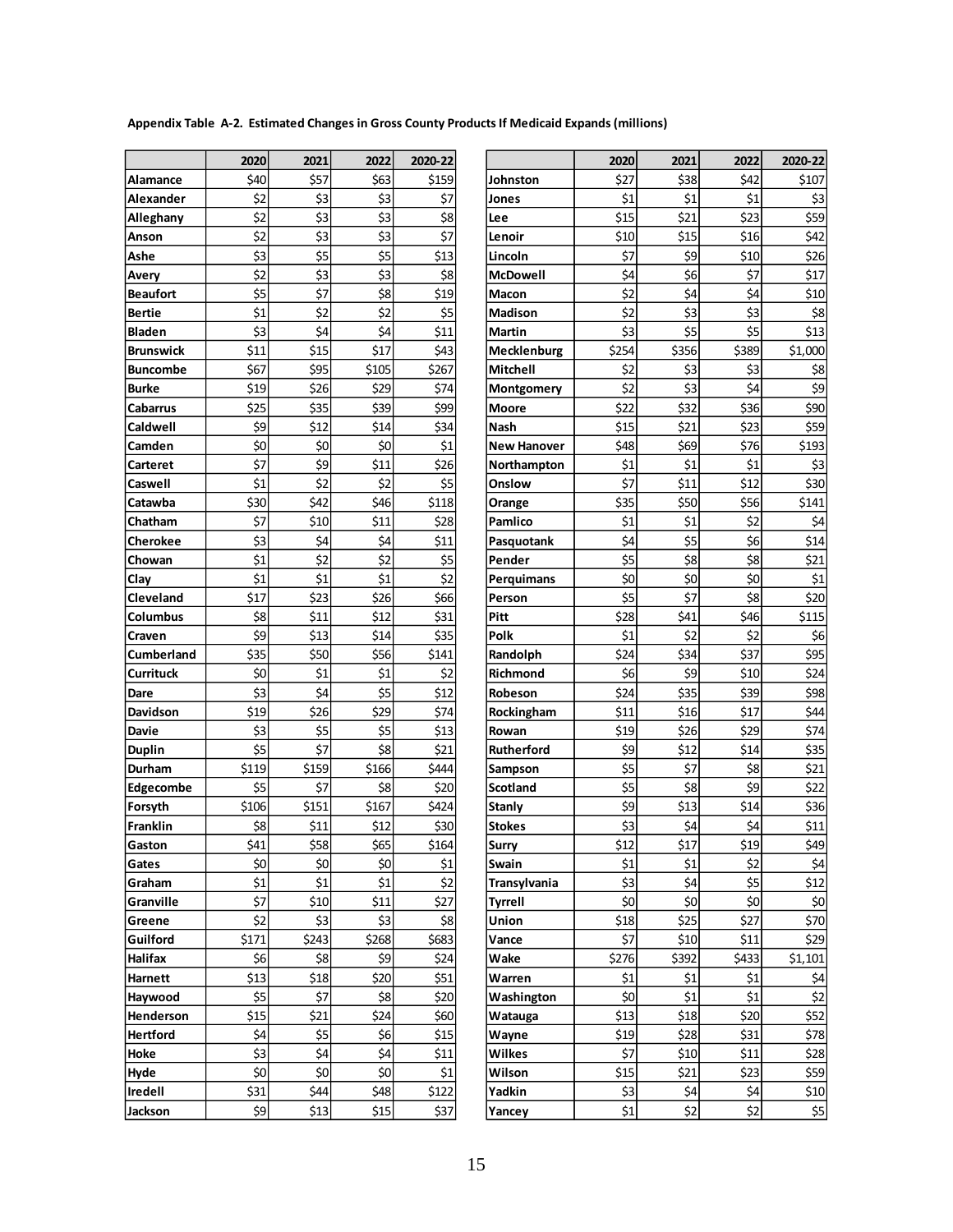**Appendix Table A-3. Estimated Changes in County Tax Revenue If Medicaid Expands (1000s)**

|                   | 2020    | 2021    | 2022                 | 2020-22 |  |
|-------------------|---------|---------|----------------------|---------|--|
| Alamance          | \$554   | \$846   | \$976                | \$2,375 |  |
| Alexander         | \$46    | \$69    | \$78                 | \$194   |  |
| Alleghany         | \$27    | \$42    | \$49                 | \$118   |  |
| Anson             | \$19    | \$29    | \$33                 | \$82    |  |
| Ashe              | \$57    | \$89    | \$104                | \$251   |  |
| Avery             | \$29    | \$46    | \$54                 | \$130   |  |
| Beaufort          | \$49    | \$74    | \$85                 | \$208   |  |
| <b>Bertie</b>     | \$22    | \$33    | \$38                 | \$93    |  |
| <b>Bladen</b>     | \$30    | \$45    | \$52                 | \$128   |  |
| Brunswick         | \$143   | \$216   | \$247                | \$605   |  |
| Buncombe          | \$860   | \$1,314 | \$1,519              | \$3,694 |  |
| <b>Burke</b>      | \$291   | \$447   | \$520                | \$1,258 |  |
| Cabarrus          | \$477   | \$726   | \$833                | \$2,035 |  |
| Caldwell          | \$125   | \$190   | \$219                | \$534   |  |
| Camden            | \$5     | \$7     | \$8                  | \$20    |  |
| Carteret          | \$96    | \$147   | \$170                | \$413   |  |
| Caswell           | \$51    | \$77    | \$87                 | \$216   |  |
| Catawba           | \$346   | \$516   | \$585                | \$1,448 |  |
| Chatham           | \$322   | \$483   | \$548                | \$1,353 |  |
| Cherokee          | \$32    | \$51    | \$60                 | \$143   |  |
| Chowan            | \$15    | \$22    | \$26                 | \$63    |  |
| Clay              | \$10    | \$16    | \$19                 | \$46    |  |
| Cleveland         | \$210   | \$323   | \$374                | \$907   |  |
| Columbus          | \$94    | \$145   | \$168                | \$406   |  |
| Craven            | \$91    | \$139   | \$160                | \$390   |  |
| <b>Cumberland</b> | \$304   | \$470   | \$548                | \$1,322 |  |
| Currituck         | \$0     | $-51$   | -\$3                 | -\$5    |  |
| Dare              | \$30    | \$46    | \$54                 | \$129   |  |
| Davidson          | \$383   | \$583   | \$670                | \$1,636 |  |
| Davie             | \$113   | \$168   | \$190                | \$471   |  |
| <b>Duplin</b>     | \$77    | \$119   | \$138                | \$334   |  |
| Durham            | \$496   | \$606   | \$557                | \$1,659 |  |
| <b>Edgecombe</b>  | \$68    | \$105   | \$123                | \$295   |  |
| Forsyth           | \$1,196 | \$1,805 | \$2,067              | \$5,067 |  |
| <b>Franklin</b>   | \$195   | \$308   | \$364                | \$868   |  |
| Gaston            | \$655   | \$1,020 | $\overline{5}$ 1,198 | \$2,873 |  |
| Gates             | \$3     | \$5     | \$6                  | \$14    |  |
| Graham            | \$10    | \$16    | \$19                 | \$44    |  |
| Granville         | \$129   | \$197   | \$227                | \$553   |  |
| Greene            | \$48    | \$77    | \$93                 | \$218   |  |
| Guilford          | \$1,802 | \$2,731 | \$3,135              | \$7,668 |  |
| Halifax           | \$62    | \$95    | \$109                | \$266   |  |
| Harnett           | \$322   | \$512   | \$612                | \$1,446 |  |
| Haywood           | \$122   | \$188   | \$217                | \$527   |  |
| Henderson         | \$250   | \$378   | \$433                | \$1,061 |  |
| <b>Hertford</b>   | \$35    | \$53    | \$62                 | \$150   |  |
| Hoke              | \$120   | \$184   | \$214                | \$519   |  |
| Hyde              | \$2     | \$3     | \$4                  | \$10    |  |
| Iredell           | \$408   | \$620   | \$713                | \$1,740 |  |
| Jackson           | \$105   | \$159   | \$181                | \$445   |  |

|                    | 2020           | 2021           | 2022           | 2020-22          |                    | 2020         | 2021          | 2022          | 2020-22       |
|--------------------|----------------|----------------|----------------|------------------|--------------------|--------------|---------------|---------------|---------------|
| Alamance           | \$554          | \$846          | \$976          | \$2,375          | Johnston           | \$620        | \$976         | \$1,152       | \$2,749       |
| Alexander          | \$46           | \$69           | \$78           | \$194            | Jones              | \$27         | \$42          | \$51          | \$119         |
| Alleghany          | \$27           | \$42           | \$49           | \$118            | Lee                | \$146        | \$220         | \$252         | \$619         |
| Anson              | \$19           | \$29           | \$33           | \$82             | Lenoir             | \$107        | \$169         | \$199         | \$475         |
| Ashe               | \$57           | \$89           | \$104          | \$251            | Lincoln            | \$165        | \$249         | \$283         | \$696         |
| Avery              | \$29           | \$46           | \$54           | \$130            | <b>McDowell</b>    | \$50         | \$75          | \$85          | \$209         |
| Beaufort           | \$49           | \$74           | \$85           | \$208            | Macon              | \$39         | \$60          | \$71          | \$170         |
| Bertie             | \$22           | \$33           | \$38           | \$93             | <b>Madison</b>     | \$32         | \$49          | \$57          | \$138         |
| Bladen             | \$30           | \$45           | \$52           | \$128            | Martin             | \$36         | \$55          | \$63          | \$154         |
| Brunswick          | \$143          | \$216          | \$247          | \$605            | Mecklenburg        | \$2,802      | \$4,141       | \$4,646       | \$11,589      |
| Buncombe           | \$860          | \$1,314        | \$1,519        | \$3,694          | Mitchell           | \$20         | \$30          | \$34          | \$83          |
| Burke              | \$291          | \$447          | \$520          | \$1,258          | Montgomery         | \$39         | \$58          | \$66          | \$164         |
| Cabarrus           | \$477          | \$726          | \$833          | \$2,035          | <b>Moore</b>       | \$295        | \$449         | \$518         | \$1,262       |
| Caldwell           | \$125          | \$190          | \$219          | \$534            | Nash               | \$174        | \$264         | \$303         | \$740         |
| Camden             | \$5            | \$7            | \$8            | \$20             | <b>New Hanover</b> | \$630        | \$952         | \$1,089       | \$2,671       |
| Carteret           | \$96           | \$147          | \$170          | \$413            | Northampton        | \$17         | \$26          | \$29          | \$72          |
| Caswell            | \$51           | \$77           | \$87           | \$216            | Onslow             | \$46         | \$74          | \$91          | \$210         |
| Catawba            | \$346          | \$516          | \$585          | \$1,448          | Orange             | \$888        | \$1,329       | \$1,508       | \$3.724       |
| Chatham            | \$322          | \$483          | \$548          | \$1,353          | Pamlico            | \$18         | \$27          | \$31          | \$75          |
| Cherokee           | \$32           | \$51           | \$60           | \$143            | Pasquotank         | \$32         | \$50          | \$58          | \$140         |
| Chowan             | \$15           | \$22           | \$26           | \$63             | Pender             | \$88         | \$135         | \$155         | \$378         |
| Clay               | \$10           | \$16           | \$19           | \$46             | Perquimans         | \$5          | \$8           | \$10          | \$23          |
| Cleveland          | \$210          | \$323          | \$374          | \$907            | Person             | \$100        | \$155         | \$180         | \$436         |
| Columbus           | \$94           | \$145          | \$168          | \$406            | Pitt               | \$431        | \$662         | \$770         | \$1,863       |
| Craven             | \$91           | \$139          | \$160          | \$390            | Polk               | \$24         | \$36          | \$42          | \$102         |
| Cumberland         | \$304          | \$470          | \$548          | \$1,322          | Randolph           | \$415        | \$635         | \$733         | \$1,783       |
| Currituck          | \$0            | $-51$          | -\$3           | -\$5             | <b>Richmond</b>    | \$66         | \$102         | \$119         | \$288         |
| Dare               | \$30           | \$46           | \$54           | \$129            | Robeson            | \$316        | \$497         | \$588         | \$1,401       |
| Davidson           | \$383          | \$583          | \$670          | \$1,636          | Rockingham         | \$165        | \$249         | \$285         | \$699         |
| Davie              | \$113          | \$168          | \$190          | \$471            | Rowan              | \$236        | \$357         | \$410         | \$1,002       |
| <b>Duplin</b>      | \$77           | \$119          | \$138          | \$334            | Rutherford         | \$107        | \$163         | \$189         | \$459         |
| Durham             | \$496          | \$606          | \$557          | \$1,659          | Sampson            | \$88         | \$135         | \$156         | \$379         |
| Edgecombe          | \$68           | \$105          | \$123          | \$295            | <b>Scotland</b>    | \$57         | \$88          | \$103         | \$247         |
| Forsyth            | \$1,196        | \$1,805        | \$2,067        | \$5,067          | Stanly             | \$142        | \$219         | \$255         | \$615         |
| Franklin           | \$195          | \$308          | \$364          | \$868            | <b>Stokes</b>      | \$131        | \$196         | \$223         | \$549         |
| Gaston             | \$655          | \$1,020        | \$1,198        | \$2,873          | <b>Surry</b>       | \$249        | \$390         | \$457         | \$1,097       |
| Gates              | \$3            | \$5            | \$6            | \$14             | Swain              | \$9          | \$13          | \$14          | \$36          |
| Graham             | \$10           | \$16           | \$19           | \$44             | Transylvania       | \$46         | \$70          | \$82          | \$198         |
| Granville          | \$129          | \$197          | \$227          | \$553            | Tyrrell            | \$2          | \$3           | \$3           | \$7           |
| Greene             | \$48           | \$77           | \$93           | \$218            | Union              | \$441        | \$677         | \$780         | \$1,897       |
| Guilford           | \$1,802        | \$2,731        | \$3,135        | \$7,668          | Vance              | \$92         | \$139         | \$159         | \$390         |
| Halifax            | \$62           | \$95           | \$109          | \$266            | Wake               | \$3,945      | \$5,956       | \$6,840       | \$16,741      |
| Harnett            | \$322          | \$512          | \$612          | \$1,446          | Warren             | \$16         | \$24          | \$27          | \$68          |
| Haywood            | \$122          | \$188          | \$217          | \$527            | Washington         | \$5          | \$7           | \$8           | \$20          |
| Henderson          | \$250          | \$378          | \$433          | \$1,061          | Watauga            | \$153        | \$231         | \$264         | \$648         |
| <b>Hertford</b>    | \$35           | \$53           | \$62           | \$150            | Wayne              | \$240        | \$373         | \$436         | \$1,050       |
| Hoke               | \$120<br>\$2   | \$184          | \$214          | \$519            | Wilkes             | \$120        | \$181         | \$208         | \$509         |
| Hyde               |                | \$3            | \$4            | \$10             | Wilson             | \$161        | \$248         | \$286         | \$695         |
| Iredell<br>Jackson | \$408<br>\$105 | \$620<br>\$159 | \$713<br>\$181 | \$1,740<br>\$445 | Yadkin<br>Yancey   | \$70<br>\$22 | \$107<br>\$34 | \$124<br>\$40 | \$302<br>\$95 |
|                    |                |                |                |                  |                    |              |               |               |               |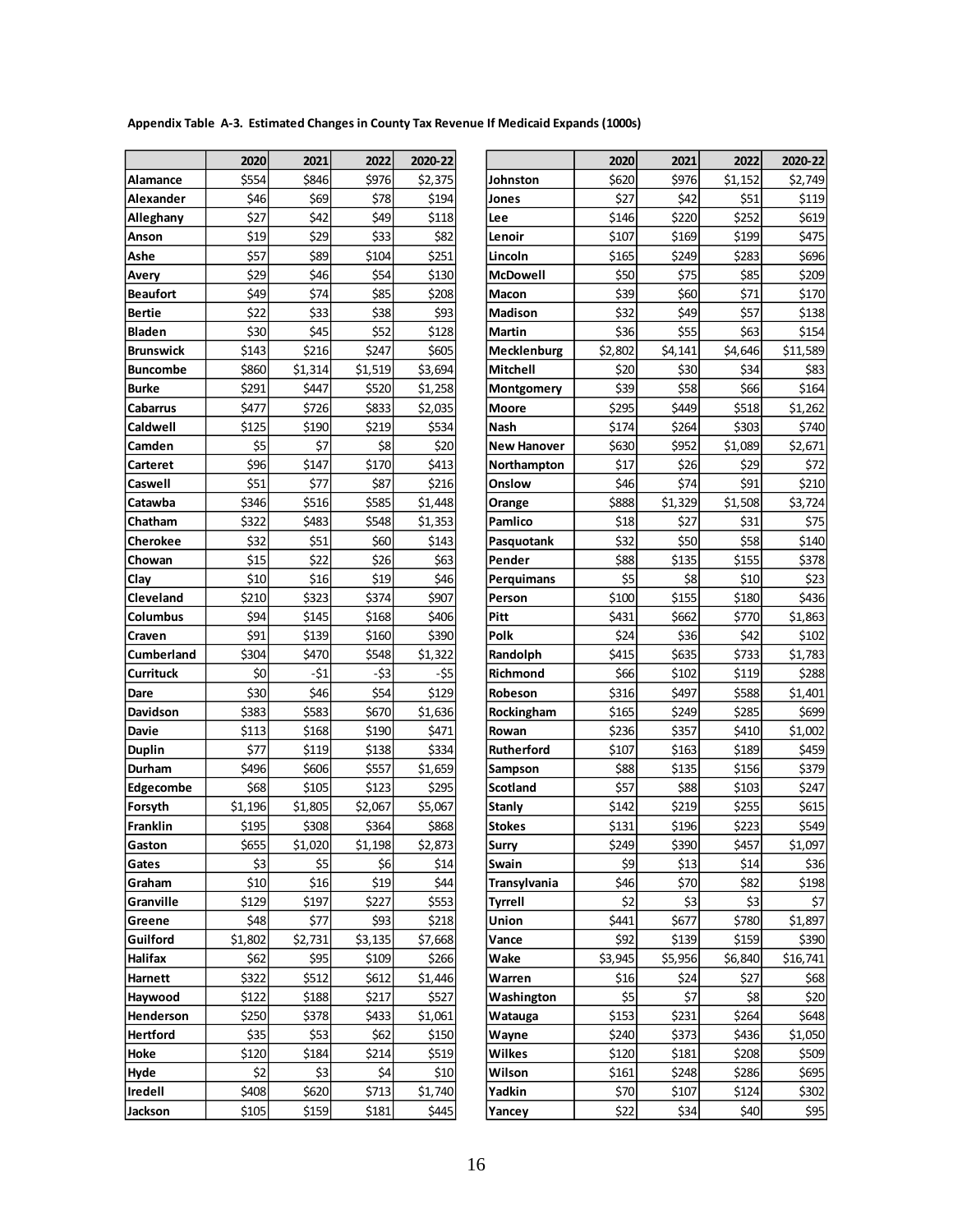<sup>1</sup> Kaiser Family Foundation. Status of State Action on the Medicaid Expansion Decision. [https://www.kff.org/health-reform/state-indicator/state-activity-around-expanding-medicaid](https://www.kff.org/health-reform/state-indicator/state-activity-around-expanding-medicaid-under-the-affordable-care-act/?currentTimeframe=0&sortModel=%7B%22colId%22:%22Location%22,%22sort%22:%22asc%22%7D)[under-the-affordable-care-](https://www.kff.org/health-reform/state-indicator/state-activity-around-expanding-medicaid-under-the-affordable-care-act/?currentTimeframe=0&sortModel=%7B%22colId%22:%22Location%22,%22sort%22:%22asc%22%7D) $\overline{a}$ 

[act/?currentTimeframe=0&sortModel=%7B%22colId%22:%22Location%22,%22sort%22:%22a](https://www.kff.org/health-reform/state-indicator/state-activity-around-expanding-medicaid-under-the-affordable-care-act/?currentTimeframe=0&sortModel=%7B%22colId%22:%22Location%22,%22sort%22:%22asc%22%7D) [sc%22%7D.](https://www.kff.org/health-reform/state-indicator/state-activity-around-expanding-medicaid-under-the-affordable-care-act/?currentTimeframe=0&sortModel=%7B%22colId%22:%22Location%22,%22sort%22:%22asc%22%7D) Accessed May 15, 2019.

 $2$  Ku L, Bruen B, Steinmetz E, Bysshe T. The Economic and Employment Costs of Not Expanding Medicaid in North Carolina: A County-Level Analysis. Cone Health Foundation and Kate B. Reynolds Charitable Trust. Dec. 2014. [www.ncmedicaidexpansion.com](http://www.ncmedicaidexpansion.com/)

<sup>3</sup> Antonisse L, Garfield R, Rudowitz R, Artiga S. The Effects of Medicaid Expansion under the ACA: Updated Findings from a Literature Review. Kaiser Family Foundation. Mar. 2018. [https://www.kff.org/medicaid/issue-brief/the-effects-of-medicaid-expansion-under-the-aca](https://www.kff.org/medicaid/issue-brief/the-effects-of-medicaid-expansion-under-the-aca-updated-findings-from-a-literature-review-march-2018/)[updated-findings-from-a-literature-review-march-2018/](https://www.kff.org/medicaid/issue-brief/the-effects-of-medicaid-expansion-under-the-aca-updated-findings-from-a-literature-review-march-2018/)

<sup>4</sup> Sommers B Gawande A, Baicker K. Health Insurance Coverage and Health — What the Recent Evidence Tells Us. *New England Journal of Medicine.* 2017 Aug 10; 377(6): 586-93.

<sup>5</sup> Lindrooth R, et al. Understanding The Relationship Between Medicaid Expansions and Hospital Closures. *Health Affairs.* 2018; 37(1): 111-20.

<sup>6</sup> WITN News. Washington County Hospital Reopening Next Week. April 23, 2019. [https://www.witn.com/content/news/BUTTERFIELD--Washington-County-Hospital-to](https://www.witn.com/content/news/BUTTERFIELD--Washington-County-Hospital-to-reopen-in-the-coming-days-508966391.html)[reopen-in-the-coming-days-508966391.html](https://www.witn.com/content/news/BUTTERFIELD--Washington-County-Hospital-to-reopen-in-the-coming-days-508966391.html)

<sup>7</sup> Rural Hospital Closure Data. University of North Carolina- Cecil Sheps Center for Health Services Research. [https://www.shepscenter.unc.edu/programs-projects/rural-health/rural](https://www.shepscenter.unc.edu/programs-projects/rural-health/rural-hospital-closures/)[hospital-closures/.](https://www.shepscenter.unc.edu/programs-projects/rural-health/rural-hospital-closures/) Accessed May 16, 2019.

<sup>8</sup> Thomas S, et al. Geographic Variation in 2019 Risk of Financial Distress among Rural Hospitals. NC Rural Health Research Project, University of North Carolina. Apr. 2019. [https://www.shepscenter.unc.edu/product/geographic-variation-in-the-2019-risk-of-financial](https://www.shepscenter.unc.edu/product/geographic-variation-in-the-2019-risk-of-financial-distress-among-rural-hospitals/)[distress-among-rural-hospitals/](https://www.shepscenter.unc.edu/product/geographic-variation-in-the-2019-risk-of-financial-distress-among-rural-hospitals/)

9 Ipenkava L. Orth Attends Governor's Medicaid Roundtable. *Courier-Tribune*. Apr. 25, 2019. [https://www.courier-tribune.com/news/20190425/orth-part-of-governor8217s-rural-hospital](https://www.courier-tribune.com/news/20190425/orth-part-of-governor8217s-rural-hospital-roundtable)[roundtable](https://www.courier-tribune.com/news/20190425/orth-part-of-governor8217s-rural-hospital-roundtable)

 $10$  Han X, Luo Q, Ku L. Medicaid Expansions and Increases in Grant Funding Increased the Capacity of Community Health Centers, *Health Affairs*, 2017 Jan.; 36(1):49-56.

**<sup>11</sup>** Cher B, Morden E, Meara E. Medicaid Expansion and Prescription Trends: Opioids, Addiction Therapies, and Other Drugs. *Medical Care.* 2019 Mar; 57(3):208–212.

<sup>12</sup> Ku L, Seiler N. Medicaid Expansions Help States Cope with the Opioid Epidemic. GW Dept of Health Policy and Management. July 25, 2017.

[https://publichealth.gwu.edu/sites/default/files/images/Medicaid%20Expansions%20Help%20Sta](https://publichealth.gwu.edu/sites/default/files/images/Medicaid%20Expansions%20Help%20States%20Cope%20with%20the%20Opioid%20Epidemic%207-25-17%20report.pdf) [tes%20Cope%20with%20the%20Opioid%20Epidemic%207-25-17%20report.pdf](https://publichealth.gwu.edu/sites/default/files/images/Medicaid%20Expansions%20Help%20States%20Cope%20with%20the%20Opioid%20Epidemic%207-25-17%20report.pdf)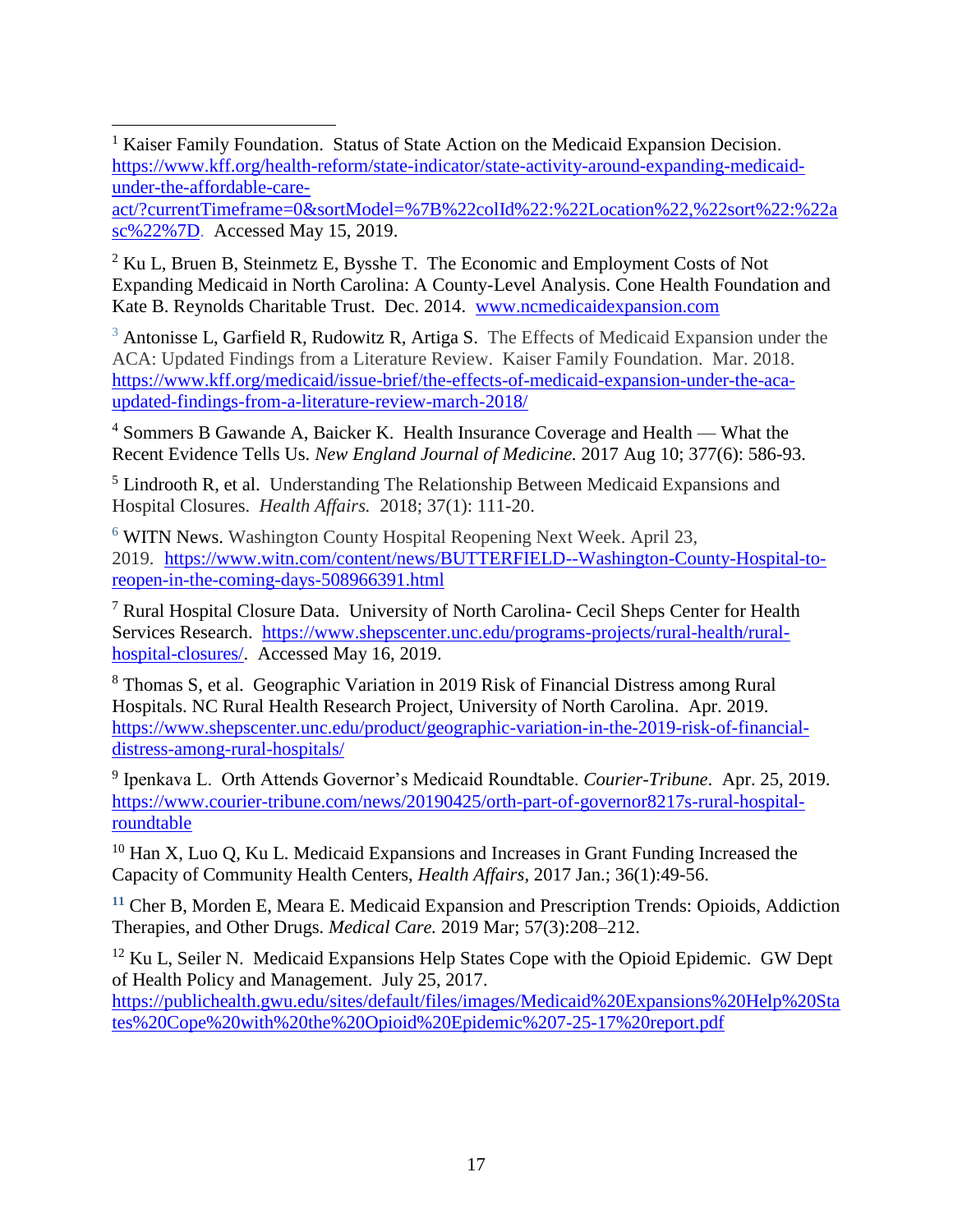$\overline{a}$ <sup>13</sup> Hayes S, Coleman A, Collins S, Nuzum R. The Fiscal Case for Medicaid Expansion. Commonwealth Fund. Feb. 15, 2019. [https://www.commonwealthfund.org/blog/2019/fiscal](https://www.commonwealthfund.org/blog/2019/fiscal-case-medicaid-expansion)[case-medicaid-expansion](https://www.commonwealthfund.org/blog/2019/fiscal-case-medicaid-expansion)

<sup>14</sup> Sommers B, Gruber J. Federal Funding Insulated State Budgets from Increased Spending Related to Medicaid Expansion. *Health Affairs.* 2017; 36(5): 938–944.

<sup>15</sup> Cross-Call J. Medicaid Expansion Continues to Benefit State Budgets, Contrary to Critics' Claims. Center on Budget and Policy Priorities, Oct. 5, 2018. [https://www.cbpp.org/health/medicaid-expansion-continues-to-benefit-state-budgets-contrary-to](https://www.cbpp.org/health/medicaid-expansion-continues-to-benefit-state-budgets-contrary-to-critics-claims)[critics-claims](https://www.cbpp.org/health/medicaid-expansion-continues-to-benefit-state-budgets-contrary-to-critics-claims)

<sup>16</sup> Searing A. Actual State Budget Impacts in Five States that Expanded Medicaid. Georgetown Center for Children and Families. Nov 2, 2018. [https://ccf.georgetown.edu/2018/11/02/actual](https://ccf.georgetown.edu/2018/11/02/actual-state-budget-impacts-in-five-states-that-expanded-medicaid/)[state-budget-impacts-in-five-states-that-expanded-medicaid/](https://ccf.georgetown.edu/2018/11/02/actual-state-budget-impacts-in-five-states-that-expanded-medicaid/)

<sup>17</sup> Hall M. Do States Regret Expanding Medicaid? Brookings Institution, March 26, 2018, [https://www.brookings.edu/blog/usc-brookings-schaeffer-on-health-policy/2018/03/26/do](https://www.brookings.edu/blog/usc-brookings-schaeffer-on-health-policy/2018/03/26/do-states-regret-expanding-medicaid/)[states-regret-expanding-medicaid/.](https://www.brookings.edu/blog/usc-brookings-schaeffer-on-health-policy/2018/03/26/do-states-regret-expanding-medicaid/)

<sup>18</sup> Holahan J, McMorrow S. Slow Growth in Medicare and Medicaid Spending per Enrollee Has Implications for Policy Debates. Urban Institute and Robert Wood Johnson Foundation. Feb. 2019. [https://www.rwjf.org/en/library/research/2019/02/slow-growth-in-medicare-and](https://www.rwjf.org/en/library/research/2019/02/slow-growth-in-medicare-and-medicaid-spending-per-enrollee.html)[medicaid-spending-per-enrollee.html](https://www.rwjf.org/en/library/research/2019/02/slow-growth-in-medicare-and-medicaid-spending-per-enrollee.html)

<sup>19</sup> Coughlin T, Long S, Clemans-Cope L, Resnick D. What Difference Does Medicaid Make? Assessing Cost Effectiveness, Access, and Financial Protection under Medicaid for Low-Income Adults. Kaiser Family Foundation, May 2013. [http://kff.org/medicaid/issue-brief/what](http://kff.org/medicaid/issue-brief/what-difference-does-medicaid-make-assessing-cost-effectiveness-accessand-financial-protection-under-medicaid-for-low-income-adults/)[difference-does-medicaid-make-assessing-cost-effectiveness-accessand-financial-protection](http://kff.org/medicaid/issue-brief/what-difference-does-medicaid-make-assessing-cost-effectiveness-accessand-financial-protection-under-medicaid-for-low-income-adults/)[under-medicaid-for-low-income-adults/](http://kff.org/medicaid/issue-brief/what-difference-does-medicaid-make-assessing-cost-effectiveness-accessand-financial-protection-under-medicaid-for-low-income-adults/)

<sup>20</sup> Ku L, Broaddus M. Public and Private Health Insurance: Stacking Up the Costs, *Health Affairs*, 27(4):w318-327, June 2008.

 $^{21}$  Musumeci M, Chidambaram P, Watts M. Key Questions About Medicaid Home and Community-Based Services Waiver Waiting Lists. Kaiser Family Foundation. April 2019,. [https://www.kff.org/medicaid/issue-brief/key-questions-about-medicaid-home-and-community](https://www.kff.org/medicaid/issue-brief/key-questions-about-medicaid-home-and-community-based-services-waiver-waiting-lists/)[based-services-waiver-waiting-lists/](https://www.kff.org/medicaid/issue-brief/key-questions-about-medicaid-home-and-community-based-services-waiver-waiting-lists/)

<sup>22</sup> Kaiser Family Foundation, State Health Facts. Medicaid Income Eligibility Limits for Adults at Application, as of January 1, 2019. [https://www.kff.org/health-reform/state](https://www.kff.org/health-reform/state-indicator/medicaid-income-eligibility-limits-for-adults-as-a-percent-of-the-federal-poverty-level/?currentTimeframe=0&sortModel=%7B%22colId%22:%22Location%22,%22sort%22:%22asc%22%7D)[indicator/medicaid-income-eligibility-limits-for-adults-as-a-percent-of-the-federal-poverty](https://www.kff.org/health-reform/state-indicator/medicaid-income-eligibility-limits-for-adults-as-a-percent-of-the-federal-poverty-level/?currentTimeframe=0&sortModel=%7B%22colId%22:%22Location%22,%22sort%22:%22asc%22%7D)[level/?currentTimeframe=0&sortModel=%7B%22colId%22:%22Location%22,%22sort%22:%2](https://www.kff.org/health-reform/state-indicator/medicaid-income-eligibility-limits-for-adults-as-a-percent-of-the-federal-poverty-level/?currentTimeframe=0&sortModel=%7B%22colId%22:%22Location%22,%22sort%22:%22asc%22%7D) [2asc%22%7D](https://www.kff.org/health-reform/state-indicator/medicaid-income-eligibility-limits-for-adults-as-a-percent-of-the-federal-poverty-level/?currentTimeframe=0&sortModel=%7B%22colId%22:%22Location%22,%22sort%22:%22asc%22%7D)

<sup>23</sup> North Carolina Medicaid, Division of Health Services. Annual Medicaid Report Tables, SFY 2018. <https://medicaid.ncdhhs.gov/reports/annual-reports-and-tables>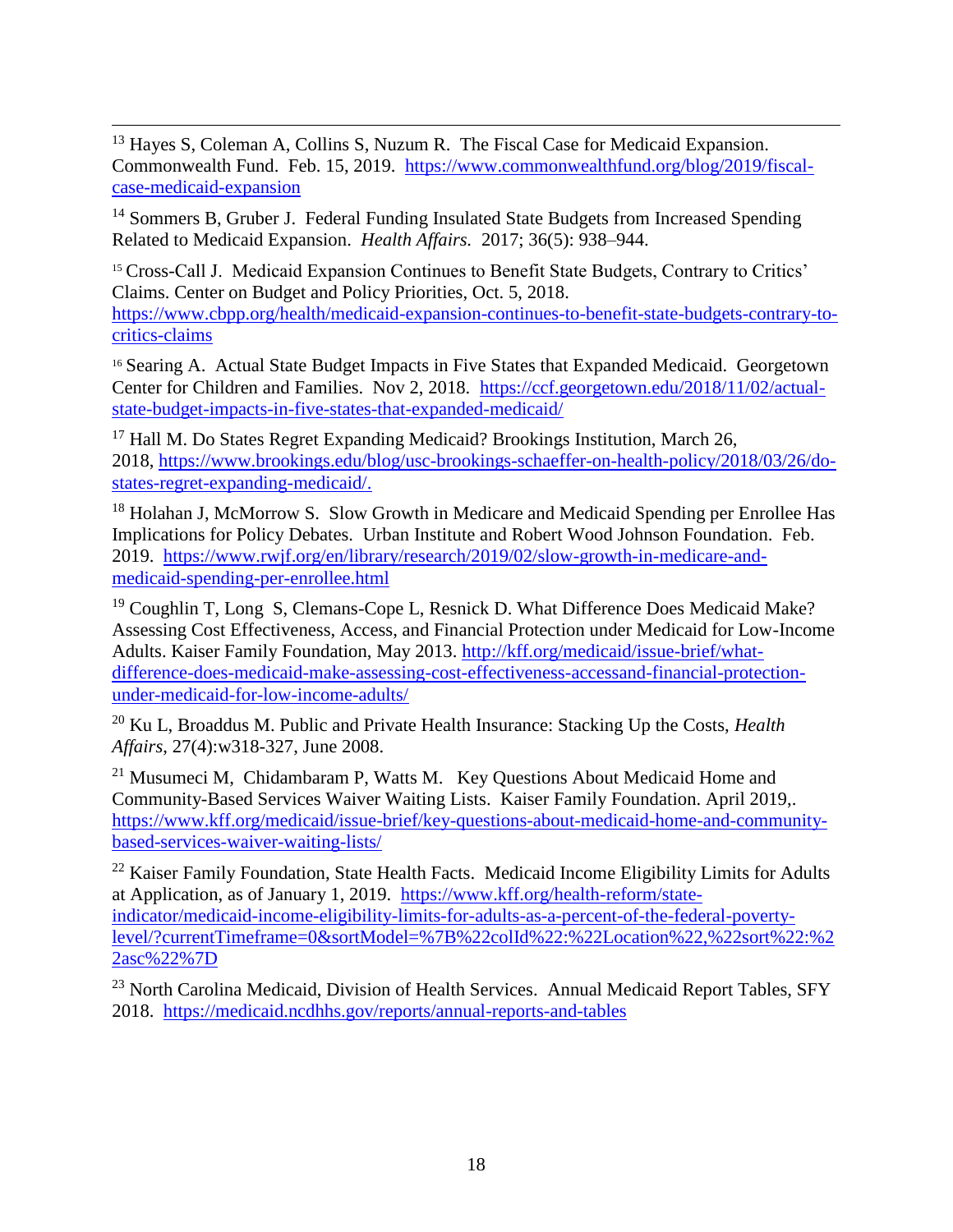$\overline{a}$  $24$  Buettgens M. The Implications of Medicaid Expansion in the Remaining States: 2018 Update. May 2018. The Urban Institute. [https://www.urban.org/research/publication/implications](https://www.urban.org/research/publication/implications-medicaid-expansion-remaining-states-2018-update)[medicaid-expansion-remaining-states-2018-update](https://www.urban.org/research/publication/implications-medicaid-expansion-remaining-states-2018-update)

<sup>25</sup> Weissman J. Enrolling Americans in Medicaid Is Now Cheaper Than Subsidizing Their Obamacare Coverage. *Slate*. Aug. 10, 2018. [https://slate.com/business/2018/08/medicaid](https://slate.com/business/2018/08/medicaid-expansion-is-now-more-cost-effective-than-obamacare-exchanges.html)[expansion-is-now-more-cost-effective-than-obamacare-exchanges.html](https://slate.com/business/2018/08/medicaid-expansion-is-now-more-cost-effective-than-obamacare-exchanges.html)

<sup>26</sup> North Carolina Office of State Budget and Management. 2019-2021 Governor's

Recommended Budget. Mar. 2019. [https://files.nc.gov/ncosbm/documents/files/BudgetBook\\_web\\_2019\\_rev.pdf](https://files.nc.gov/ncosbm/documents/files/BudgetBook_web_2019_rev.pdf)

<sup>27</sup> Khachaturyan S. Financing Health Care for North Carolinians in the Coverage Gap. North Carolina Budget and Tax Center. March 2019. [https://www.ncjustice.org/wp](https://www.ncjustice.org/wp-content/uploads/2019/03/BTC-REPORT-Medicaid-Expansion-Savings.pdf)[content/uploads/2019/03/BTC-REPORT-Medicaid-Expansion-Savings.pdf](https://www.ncjustice.org/wp-content/uploads/2019/03/BTC-REPORT-Medicaid-Expansion-Savings.pdf)

<sup>28</sup> Buettgens M. *Op cit.*

<sup>29</sup> Technical parameters of REMI's models are shown at [https://www.remi.com/topics](https://www.remi.com/topics-studies/technical/)[studies/technical/](https://www.remi.com/topics-studies/technical/)

<sup>30</sup> Whalen C, Reichling F. The Fiscal Multiplier and Economic Policy Analysis in the United States. Congressional Budget Office Working Paper, Feb. 2015. [https://www.cbo.gov/sites/default/files/114th-congress-2015-2016/workingpaper/49925-](https://www.cbo.gov/sites/default/files/114th-congress-2015-2016/workingpaper/49925-FiscalMultiplier_1.pdf.) [FiscalMultiplier\\_1.pdf.](https://www.cbo.gov/sites/default/files/114th-congress-2015-2016/workingpaper/49925-FiscalMultiplier_1.pdf.)

 $31$  Coenen G, et al. Effects of Fiscal Stimulus in Structural Models. International Monetary Fund. March 2010. <https://www.imf.org/external/pubs/ft/wp/2010/wp1073.pdf>

<sup>32</sup> White House Council of Economic Advisers. The Economic Benefits and Impacts of Expanded Infrastructure Investment. March 2018. [https://www.whitehouse.gov/wp](https://www.whitehouse.gov/wp-content/uploads/2018/03/The-Economic-Benefits-and-Impacts-of-Expanded-Infrastructure-Investment.pdf)[content/uploads/2018/03/The-Economic-Benefits-and-Impacts-of-Expanded-Infrastructure-](https://www.whitehouse.gov/wp-content/uploads/2018/03/The-Economic-Benefits-and-Impacts-of-Expanded-Infrastructure-Investment.pdf)[Investment.pdf](https://www.whitehouse.gov/wp-content/uploads/2018/03/The-Economic-Benefits-and-Impacts-of-Expanded-Infrastructure-Investment.pdf)

<sup>33</sup> Zandi, M. At Last, the U.S. Begins a Serious Fiscal Debate. Moody's Analytics. April 14, 2011.<https://www.economy.com/dismal/analysis/free/198972>

<sup>34</sup> Ayanian J, Ehrlich G, Grimes D, Levy H. Economic Effects of Medicaid Expansion in Michigan. *New England Journal of Medicine.* 2017; 376:407-410

<sup>35</sup> The Perryman Group. Texas Should Provide Insurance Coverage for the Expanded Medicaid Population Under the Affordable Care Act. May 2013.

[https://www.perrymangroup.com/media/uploads/reports/perryman-only-one-rational-choice-02-](https://www.perrymangroup.com/media/uploads/reports/perryman-only-one-rational-choice-02-2013.pdf) [2013.pdf](https://www.perrymangroup.com/media/uploads/reports/perryman-only-one-rational-choice-02-2013.pdf)

<sup>36</sup> Bureau of Business and Economic Research, University of Montana. The Economic Impact of Medicaid Expansion in Montana. April 2018. [https://mthcf.org/wp](https://mthcf.org/wp-content/uploads/2018/04/BBER-MT-Medicaid-Expansion-Report_4.11.18.pdf)[content/uploads/2018/04/BBER-MT-Medicaid-Expansion-Report\\_4.11.18.pdf](https://mthcf.org/wp-content/uploads/2018/04/BBER-MT-Medicaid-Expansion-Report_4.11.18.pdf)

 $37$  White House Council of Economic Advisers. Missed Opportunities: The Economic Consequences of State Decisions Not to Expand Medicaid. July 2014.